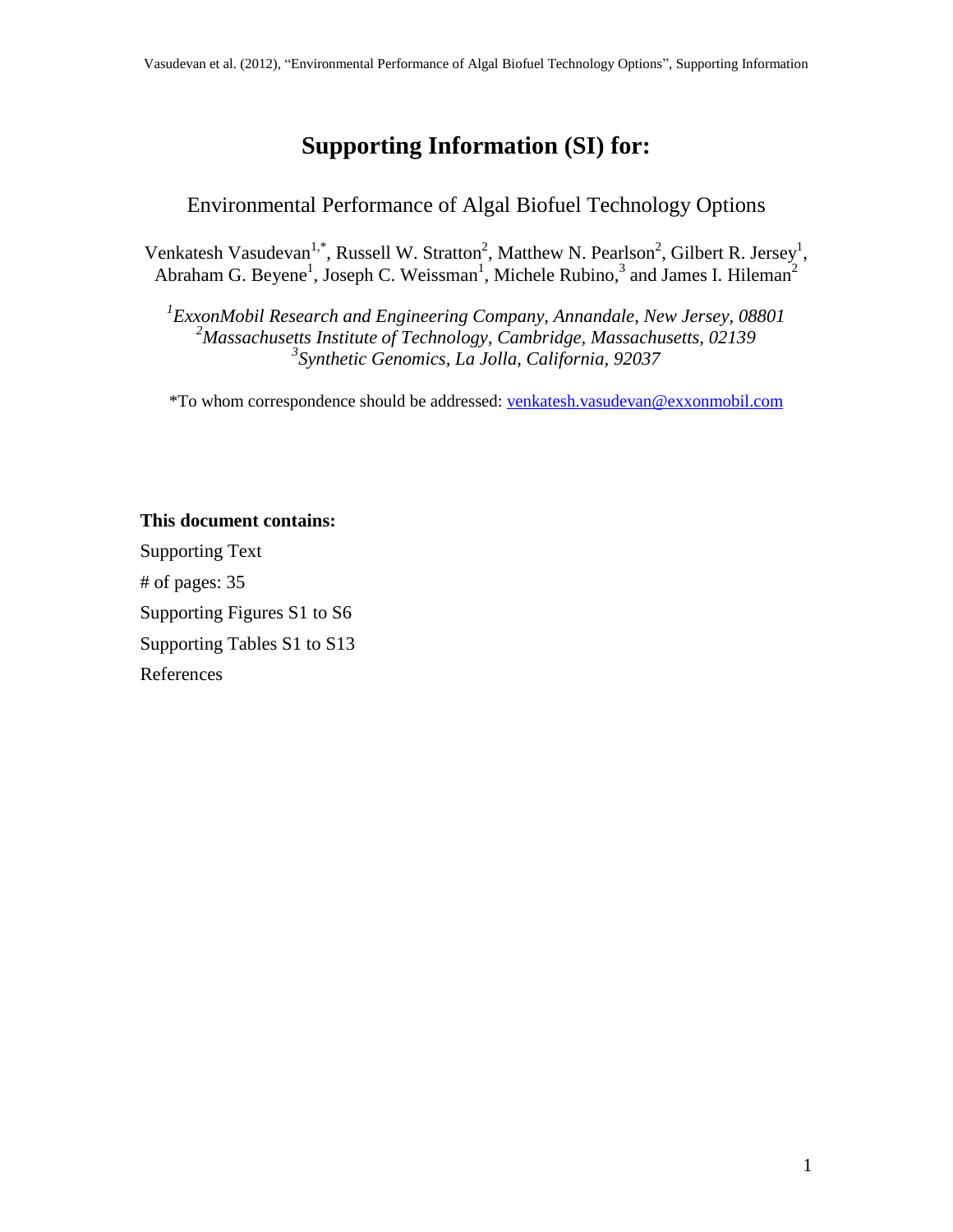# **Table of Contents for Supporting Information**

| $\mathbf 1$    |                                                                      |
|----------------|----------------------------------------------------------------------|
| 1.1            |                                                                      |
| $\mathbf{2}$   |                                                                      |
| $\mathbf{3}$   |                                                                      |
| 3.1            |                                                                      |
| 3.2            |                                                                      |
| 4              | NOMINAL EXTRACTION AND SECRETION TECHNOLOGY SETS7                    |
| 4.1            |                                                                      |
| 4.2            |                                                                      |
| 5              | FUNCTIONAL UNIT AND CO-PRODUCT VALUATION  11                         |
| 6              |                                                                      |
| 6.1            |                                                                      |
| 6.2            | Cumulative energy demand for nominal dry & wet extraction  13        |
| $\overline{7}$ |                                                                      |
| 8              | <b>MATERIALS OF CONSTRUCTION AND INFRASTRUCTURE  14</b>              |
| 9              | DIRECT (ON-SITE) FRESHWATER CONSUMPTION  15                          |
| 9.1            |                                                                      |
| 9.2            | Key inputs and assumptions for algal biofuel freshwater analysis  15 |
| 9.3            |                                                                      |
| 10             |                                                                      |
| 11             |                                                                      |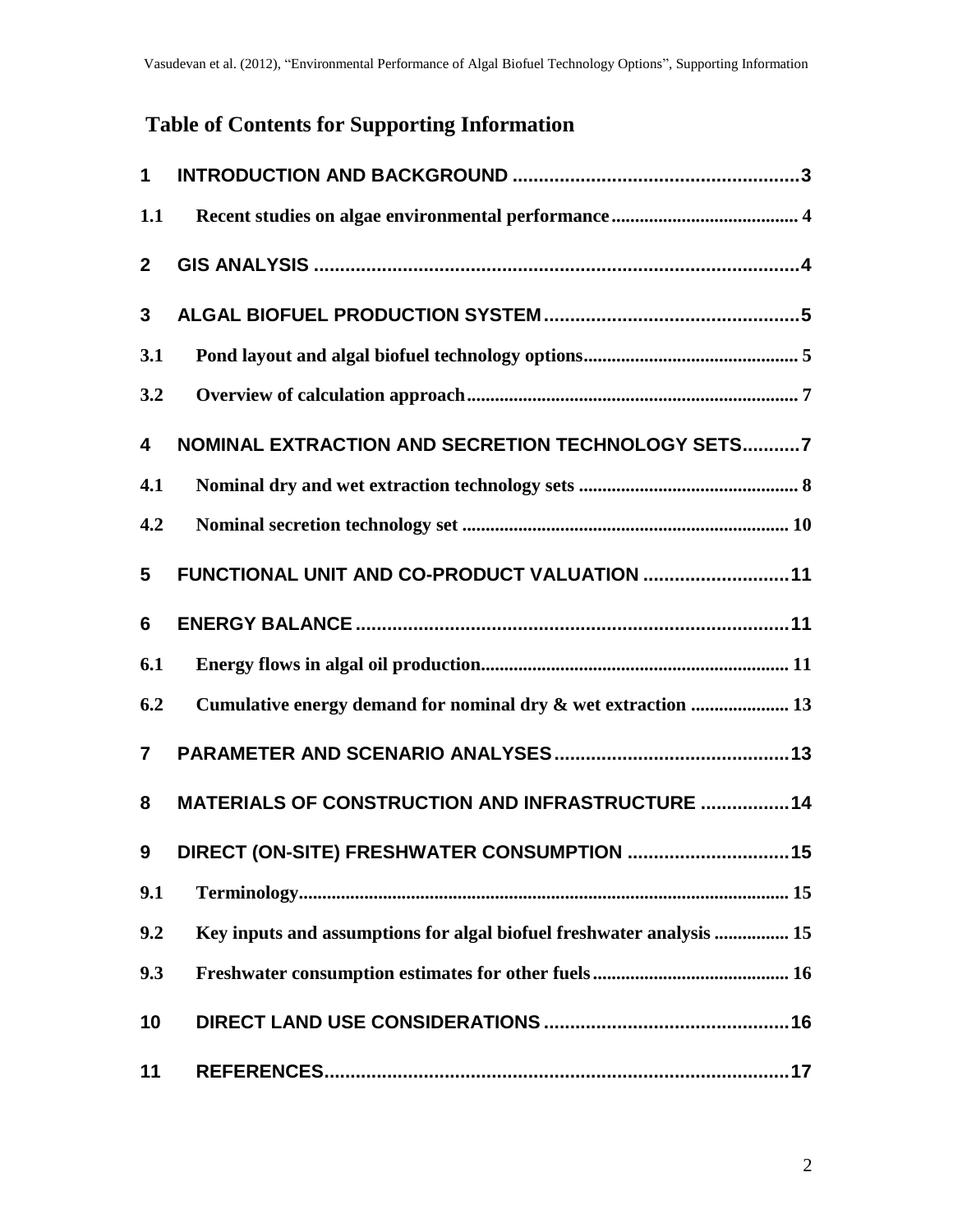## **1 Introduction and Background**

The production of fuels and energy from microalgae has been investigated for over 50 years – for example, a techno-economic analysis for algae-derived electricity was published as early as [1](#page-16-0)960 by Oswald and Golueke.<sup>1</sup> More recently, interest in the production of liquid fuels from algae and the environmental performance of these algal biofuels has been growing. Several papers on this topic have been published in the peer-reviewed literature.<sup>[2,](#page-16-1)[8,](#page-16-2)[14](#page-17-0)[-24](#page-17-1)</sup> In many of these papers, life-cycle assessment (LCA) has been used to quantify environmental impacts associated with algal biofuel production. Algal biofuel LCAs are on a pond-to-wheel basis, where material and energy balances followed by an assessment of environmental releases (e.g. greenhouse gas emissions) are compiled for each life-cycle stage, including algae growth and harvesting, algal oil extraction, algal oil transport, algal oil upgrading, finished fuel transport and distribution, and vehicle use.

LCA has quickly emerged as the preeminent methodology to assess and compare the environmental performance of conventional and alternative fuel pathways.<sup>[2,](#page-16-1)[24](#page-17-1)[-25](#page-17-2)</sup>. Much of the work that is currently ongoing in the external community is focused on using lifecycle principles to characterize the greenhouse gas (GHG) emissions associated with a product or process (also referred to as the "Carbon footprint"), though lately, interest in water consumption and its associated impacts has been growing.<sup>[12,](#page-17-3)[26](#page-17-4)[-29](#page-17-5)</sup> The LCA methodology allows for the incorporation of a broad range of environmental performance indicators – global warming, acidification and eutrophication to name just a few, see Figure S1. Further details pertaining to the various phases of a typical LCA study and the broad ISO (International Organization for Standardization) guidelines that exist to conduct these studies are available elsewhere. $30-31$  $30-31$ 

Subsets of LCA are also very common – an example is a Well-to-Wheel (WTW) analysis for ground transportation fuels or a Well-to-Wake (also WTW) analysis for aviation fuels. A WTW assessment is usually conducted in two stages: Well-to-Tank or Well-to-Pump (fuel production) and Tank-to-Wheel or Pump-to-Wheel (fuel combustion / use). Models to investigate the WTW performance of fuel-vehicle systems exist – these include GREET and GHGenius, among others.<sup>[32-](#page-18-1)[33](#page-18-2)</sup> In the present work, we have chosen to use the GREET platform (Version 1.8b) to study the environmental performance of algal biofuels. GREET (Greenhouse gases, Regulated Emissions, and Energy use in Transportation) is a multi-dimensional spreadsheet model developed by Argonne National Laboratory (ANL). It is the preferred WTW platform of U.S. regulatory agencies and is currently being used to support regulatory and policy decision making.<sup>[25,](#page-17-2)</sup>  $34$  For example, the California Air Resources Board (CARB) uses a modified version of the GREET model to assess the carbon intensity of different fuel and energy pathways.<sup>[34](#page-18-3)</sup> GREET is also extensively used in industry studies and by academia.<sup>[35](#page-18-4)</sup>

The GREET model has over 70 predefined fuel-vehicle pathways that can be assessed in a relatively straightforward fashion – once key inputs, such as process efficiencies, and scenario options have been specified, the model generates GHG and energy use estimates on a WTW basis. When the current research was conducted, the GREET model did not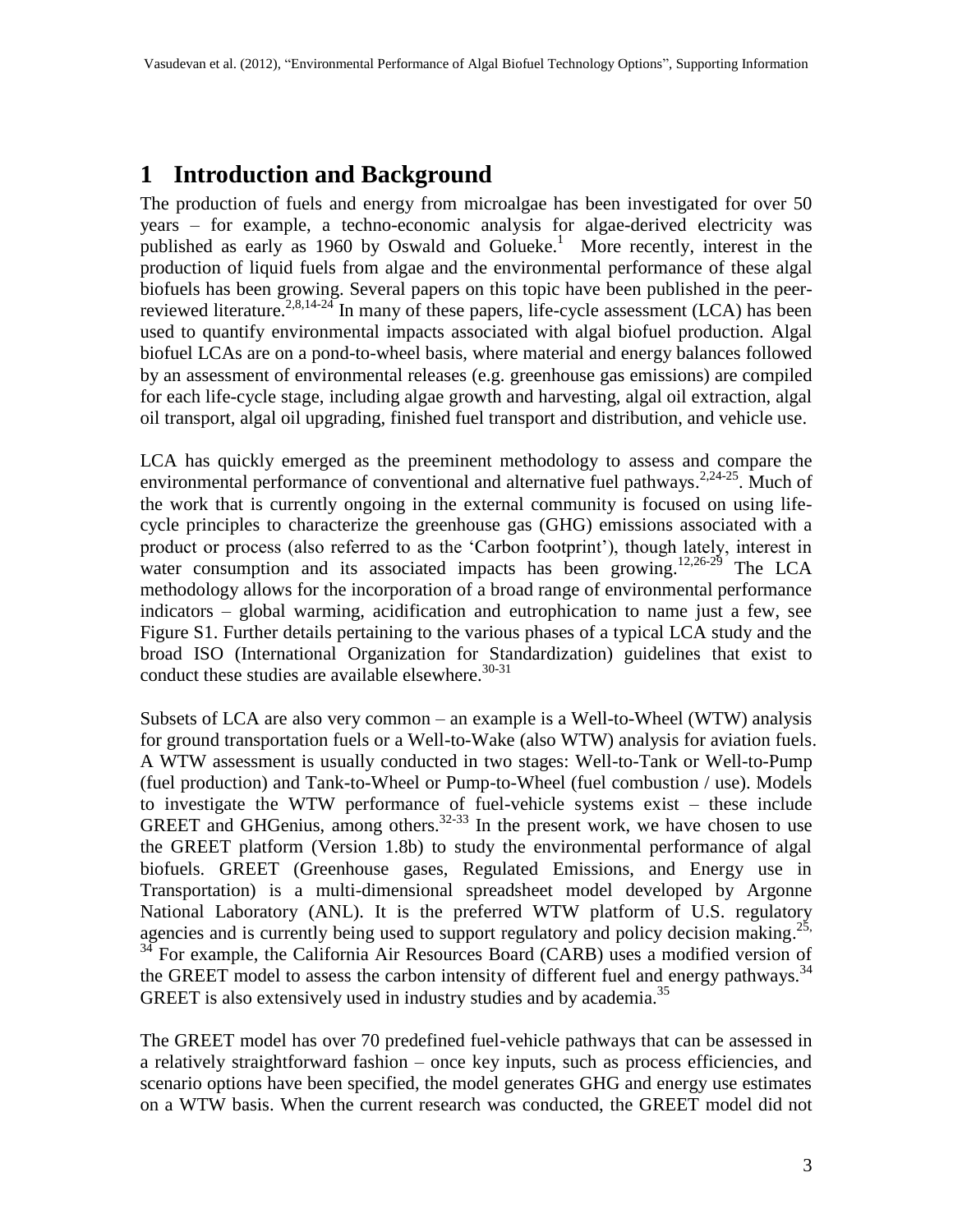include pathways for algae-derived fuels, though these are currently being developed by ANL.<sup>[36](#page-18-5)</sup> Incorporating new algae pathways in GREET requires developing a process model for the production of algal biofuel that contains adequate detail to characterize different technology approaches and their underlying parameters. We have developed a process model based on publicly available information and the collective engineering judgment of the authors. Using this process model, energy and freshwater consumed in algal biofuel production are estimated. This data is then used within the GREET framework, Version 1.8b, to calculate life-cycle GHG emissions and energy use. The LCA calculations draw on information generated by the process model and data that is already available in GREET (e.g., life-cycle GHG emissions associated with electricity production and transmission). A detailed description of GREET and the model files is available elsewhere,<sup>[32](#page-18-1)</sup> while a description of the process models developed in this work is in an ensuing section of this write-up. Issues pertaining to scale-up, systems integration and cost are not addressed in this study – as noted in the main paper, the ultimate viability and sustainability of algal biofuels will also be governed by these factors.

#### *1.1 Recent studies on algae environmental performance*

Several LCA studies on algae have recently been published in the peer-reviewed literature.<sup>[2,](#page-16-1)[14-](#page-17-0)[24](#page-17-1)</sup> Table S1 compares and contrasts a subset of the published work on algae environmental performance. It is clear from the table that many technology and parameter options exist for algae processing. There is value in exploring these options using LCA. In other words, LCA could be applied as a system level tool for 'trade space' exploration, where the system constitutes all the elements in the algal biofuel production chain. We define "trade space" as the set of technology options that are available for algal biofuel production. However, to enable this kind of an analysis, a consistent set of assumptions regarding the system and the methodology needs to be made, which is what the current work attempts to do. As highlighted in the main article, the goal is to understand how various technology options affect life-cycle greenhouse gas emissions (GHG) and on-site freshwater consumption, and to develop principles that can guide R&D to enable the development of facilities with both low GHG and freshwater consumption.

# **2 GIS analysis**

Regional site selection for algal biofuel production has been addressed qualitatively with a GIS software package and publicly available data for solar insolation, local climate, and  $CO<sub>2</sub>$  sources. The results are presented in Figure 1 of the main paper. Data sources used to develop the analysis are presented in this section.

The 10 km average annual global horizontal solar insolation data set from NREL has been used. [37](#page-18-6) This data set shows considerable variation of solar insolation across the country from east to west coast, but limited differentiation between northern and southern states. Using this metric alone would indicate that both Wisconsin and Texas are equally suited for photosynthetic algae production. To correct for differences in growing conditions, the annual average number of frost-free days<sup>[38](#page-18-7)</sup> is used to account for winter temperatures that can have a material effect on the length of the growing season. In this case, a threshold of greater than 6 months of frost-free climate is used as a lower bound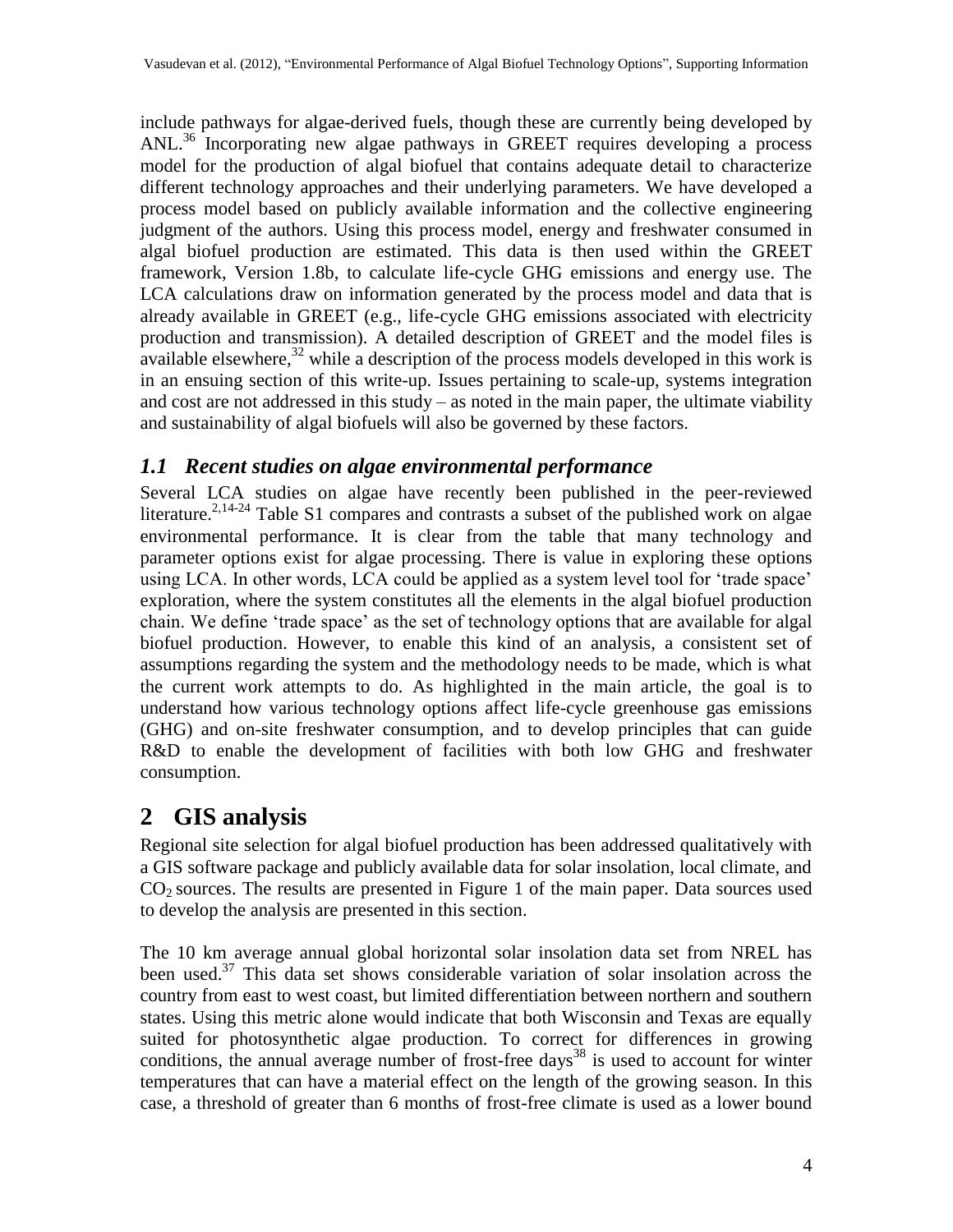for identifying locations to site the notional facility modeled in this work. NOAA data with number of days with 90% probability of having temperatures greater than 273 K has been used in the analysis.<sup>[38](#page-18-7)</sup> Finally, the location and capacity of coal-fired power plants is based on data from the Energy Information Agency.<sup>[39](#page-18-8)</sup> Coal plants have been chosen for their relatively high flue gas  $CO_2$  concentration,<sup>[40](#page-18-9)</sup> and only operating coal-fired power plants, with generation capacity of at least 250MW are considered in this analysis. Brackish surface and ground water availability has not been included due to a lack of information in the literature.

# **3 Algal biofuel production system**

#### *3.1 Pond layout and algal biofuel technology options*

The algae are grown in paddlewheel-mixed, open raceway ponds.<sup>[3,](#page-16-3)[4](#page-16-4)</sup> Ponds of this type have been utilized for commercial algal biomass production.<sup>[3](#page-16-3)</sup> We assume the facility has a fixed total pond area of 400 ha, with 40 growth ponds of 10 ha each. Pond grade is established via rough grading and laser leveling. The surface of each pond may be lined with a thin layer of clay or with a plastic liner. A pond depth of 30 cm and mixing velocity of 20 cm/sec are used based on estimates that have been reported in the literature. The pond areas assumed in this study are larger than what has been demonstrated in longterm outdoor studies. The layout of our pond system is shown in Figure S2.

The power that is required to mix the ponds is estimated using Manning's formula<sup>[4](#page-16-4)</sup> for flow in open channels. The head loss is first calculated – it is a function of the depth of the pond, the Manning friction coefficient, the mixing velocity and the total channel length. The Manning friction coefficient is assumed to be 0.023 in the present work, though it can range from 0.010 to 0.029 depending on the nature of the inner surface of the ponds.<sup>[4](#page-16-4)</sup> The head loss is used to determine the power required to mix the ponds. An overall pond mixing efficiency of 42% is assumed in the calculation, though this parameter is varied in the sensitivity analyses described in the main paper and later in this report. The overall efficiency is a function of the hydraulic efficiency of the paddlewheel and the drive system that is used. $4$ 

All results presented herein are specific to the layout shown in Figure S2; however, as pointed out in the main paper, the qualitative trends presented may be more broadly applicable. In addition to the growth ponds, a separate facility with closed bioreactors is used to produce the inoculum that is used for seeding. The water in the growth ponds is assumed to be either saline or brackish. Make-up water is pumped to the ponds to compensate for pond evaporation and blowdown, and to maintain the desired salinity. Two carbonation stations with sumps are used in each growth pond to deliver  $CO<sub>2</sub>$  to the algae. The design of the carbonation stations is based on literature data.<sup>[3,](#page-16-3)[4](#page-16-4)</sup>

The ponds are assumed to have a steady state algal biomass concentration of 0.02-0.05 wt% (ash free dry weight). Therefore, a dilute biomass stream is harvested from the ponds. As noted in the paper, the solids content of the harvested stream is increased via multiple thickening and dewatering steps. Dewatering facilitates recovery of algal oil from the biomass in the dry and wet extraction technology sets, and further processing of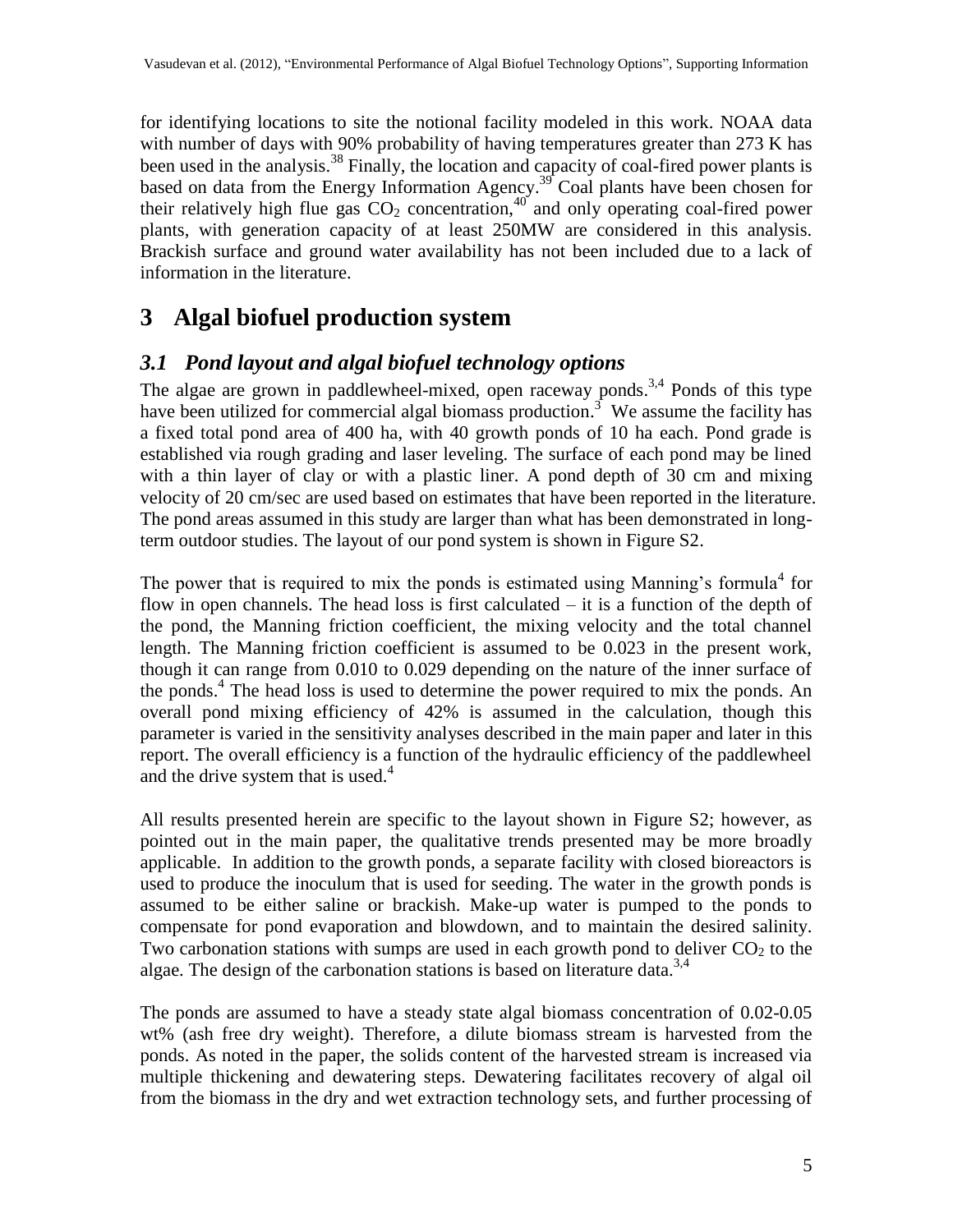the residual biomass in the secretion technology set. The harvesting stages concentrate the pond outflow to 12-18 wt% solids.

In the dry extraction technology set, algal oil in the form of triacylglycerides (TAGs) is recovered from the biomass using hexane solvent extraction. Hexane extraction is commercial technology that is used at scale to recover soy oil from soybeans.<sup>[41](#page-18-10)</sup> However, as described in the main paper, barriers to implementation exist as hexane solvent extraction has not been commercially demonstrated with algal biomass. To enable algal oil recovery with hexane, the algal cells need to be lysed. This allows access to the oil. Also, intra-cellular water has to be removed to prevent emulsion formation during the solvent extraction process. We use a belt drying system, modeled after commercially available sludge belt dryers,<sup>[42](#page-18-11)</sup> to both lyse the algal cells and dewater the algae to  $\sim 90$ wt% solids. We have suitably adapted the energy inputs associated with the hexane solvent extraction process for soybeans<sup>[41](#page-18-10)</sup> so as to be applicable for algae.

An alternative extraction approach is to recover the oil from "wet" biomass. Wet extraction techniques are at a nascent stage of development, but have been assessed using the limited information available in the public domain,  $6,43-45$  $6,43-45$  $6,43-45$  supplemented with in-house modeling results. The benefit of wet extraction is that it eliminates the need for a drying system. We have modeled a wet extraction scheme based on literature data.  $6,43$  $6,43$  Here, the concentrated stream from the dewatering steps  $(\sim 12 \text{ wt\%}$  solids), is lysed with steam and KOH. Oil is recovered from the broth using a series of centrifugations and wash cycles. Energy inputs assumed in the wet extraction step to yield the results shown in Figures 3 and  $\frac{3}{4}$  of the main paper are based on literature estimates,  $43$  additional details are in an ensuing section.

Secretion of oil from algae biomass has been demonstrated externally[.](#page-16-6)<sup>7</sup> In the secretion technology set, the algal oil in the form of free fatty acids is secreted by the algae into the ponds. Evaporative losses of the oil from the pond surface are accounted for in the modeling.<sup>[46](#page-18-14)</sup> An alternative is to use covered ponds, however cost trade-offs would then need to be assessed. An added benefit of using covered ponds would be the reduction of evaporative water losses. The oil is recovered from the pond surface using a skimmer (e.g. slotted pipe). The drying and solvent extraction steps, which are integral to the extraction technology sets, are no longer required. Residual biomass still needs to be harvested from the ponds to maintain oil productivity and remove dead matter. As described in the main text, several significant challenges need to be overcome to make secretion a viable oil recovery option.

Once the algal oil has been recovered, it is transported to a refinery and upgraded using hydroprocessing techniques that are well established in industry. Data inputs for the hydroprocessing of TAGs are taken from the literature.<sup>[47](#page-18-15)[-48](#page-18-16)</sup> For the hydroprocessing of free fatty acids, the product slate and algal biofuel yields are adjusted because propane is no longer formed. Upgrading energy burdens are expected to be similar to TAGs.

Multiple residual biomass utilization methods are considered, post-oil extraction. The residual biomass may be sent to a two-stage anaerobic digester to produce biogas.<sup>[49](#page-18-17)</sup> The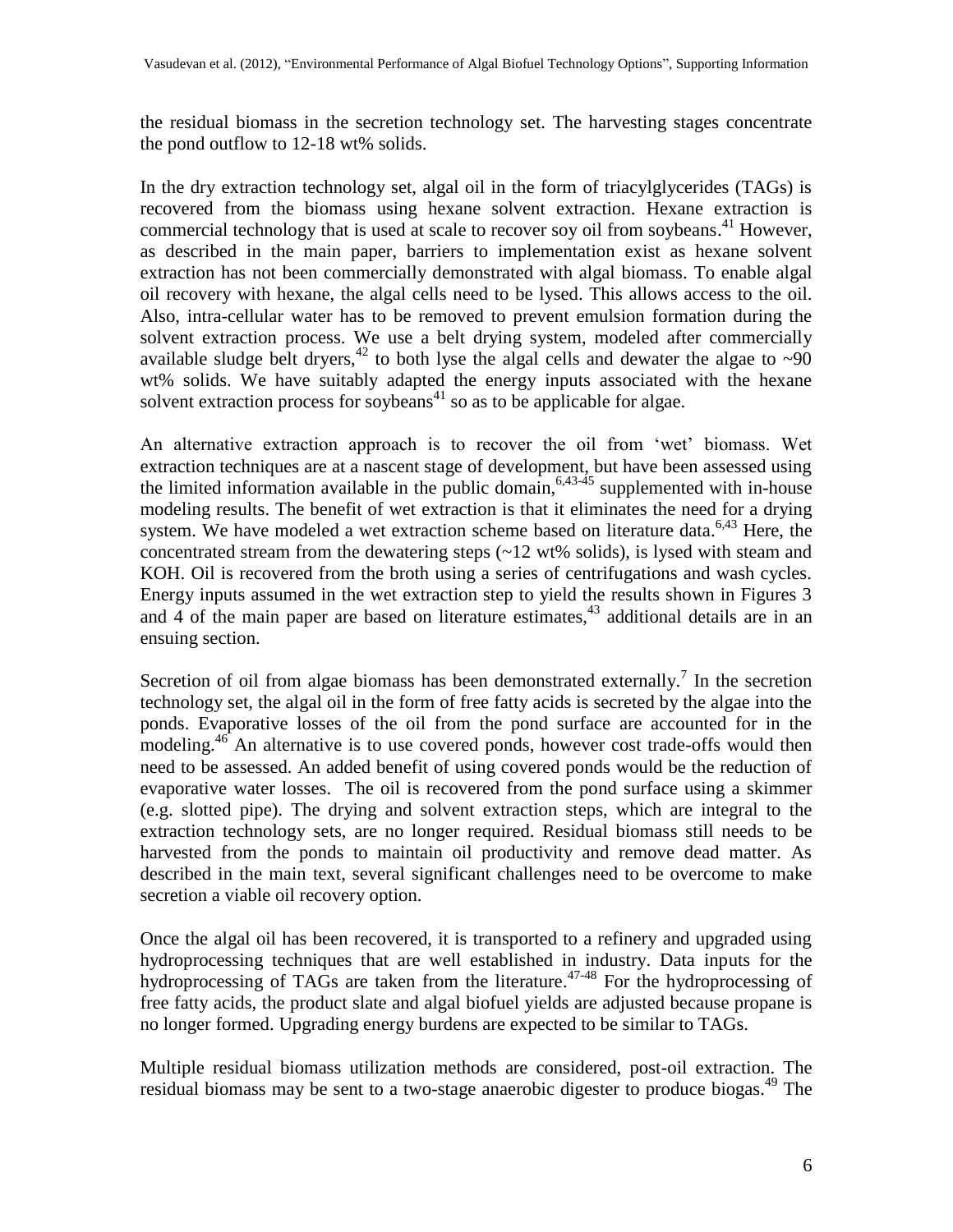biogas is burnt on-site to generate heat and/or electricity. If electricity is generated from the biogas, we use generation efficiencies from the literature.<sup>[50](#page-18-18)</sup>  $CO_2$  produced in digestion and biogas combustion is recycled back to the growth ponds and used for algae growth. This implies that there are two  $CO<sub>2</sub>$  feed streams to the pond system: (a) the recycle stream from the biogas burner, and (b) make-up or fresh  $CO<sub>2</sub>$  that is externally sourced. The presence of the recycle stream reduces the amount of make-up  $CO<sub>2</sub>$  needed for algae growth. If  $CO<sub>2</sub>$  must be captured from the combustor flue gas stream, a Mono Ethanol Amine (MEA) scrubber is assumed, with operating variables taken from ref. [51](#page-19-0) and an assumed  $CO<sub>2</sub>$  capture efficiency of 90%. The concentrated recycle  $CO<sub>2</sub>$  stream is compressed to  $\sim$ 20 bar before it is distributed and fed to the algae growth ponds – parameters for the compressor are based on literature estimates.<sup>[52](#page-19-1)</sup> For flue gas feed to the ponds, we estimate a compression energy debit of  $\sim$ 28 kJ/kg-flue gas – this assumes that relatively large ducts are used to deliver and distribute the flue gas streams in the facility. The effluent stream from the digester is pumped back to the ponds – the nutrients in this stream are recycled and reused for algae growth. Another disposition option considered is the sale of the residual biomass as feed. To the extent this path is utilized, it precludes the possibility of nutrient recycle for algae growth, and also eliminates internal  $CO<sub>2</sub>$  recycle. Make-up  $CO<sub>2</sub>$  and nutrient inputs to the growth ponds are therefore higher when compared to the case where the residual biomass is digested.

#### *3.2 Overview of calculation approach*

Our calculation methodology is summarized in Figure S3. This chart applies for the dry and wet extraction technology sets. A similar approach is used for secretion. In the model, the algae productivity and the concentration of algae biomass in the ponds are specified as inputs. With this information and the total pond area (400 ha), the culture harvest rate is calculated. The harvest rate and the total culture volume are used to determine the pond dilution rate and detention time. A validity check is then performed to ensure that the dilution rate and the detention time are consistent with values that have been reported in the literature. The biomass harvesting (dewatering) units are sized based on the harvest rate, and the energy burden associated with their operation is estimated using vendorsupplied and publicly available data. In parallel, we estimate on-site (direct) freshwater consumption associated with algal oil production (not shown in Figure S3). The calculated energy burdens and material flows are used as inputs to the LCA calculations that are performed in GREET 1.8b.

#### **4 Nominal extraction and secretion technology sets**

The objective of this study is to assess a range of process technology and scenario options for algal biofuel production. To facilitate this analysis, nominal technology sets need to be defined for the three oil recovery options assessed (dry and wet extraction, and secretion). Note that the nominal technology sets are not optimal, and only serve as reference cases for the scenario and sensitivity analyses performed herein. Simplified process flow diagrams (that highlight carbon and water flows) for all three nominal technology sets are shown in Figure 2 of the main paper. Note that the carbon flows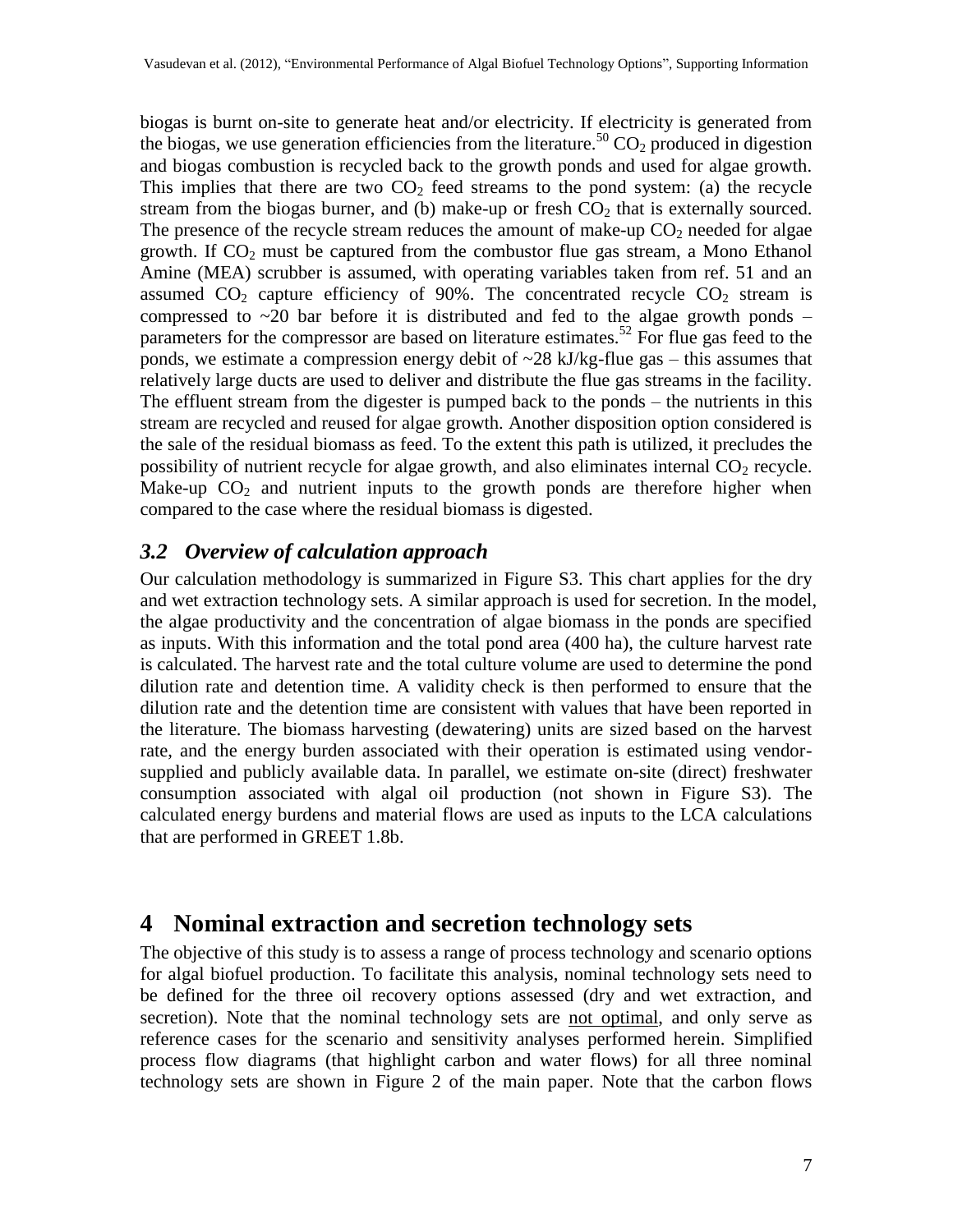shown in the figure assume 100% biomass recovery in the harvesting units, an assumption that is relaxed in the life-cycle energy and GHG calculations.

#### *4.1 Nominal dry and wet extraction technology sets*

The composition of the algal biomass assumed in the nominal dry and wet extraction technology sets is shown in Table S2. Weight (and carbon fractions) and lower heating values (LHVs) for the various constituents of the biomass (protein, carbohydrate, and lipid) are based on literature data.<sup>[53-](#page-19-2)[59](#page-19-3)</sup> The lipids that are recovered from the algae are in the form of triacylglycerides (TAGs), and are upgraded to diesel range molecules in a hydroprocessing unit. [47](#page-18-15)[-48](#page-18-16)

Key assumptions pertaining to algae growth and the pond system, along with the data sources used are summarized in Table S3. We have assumed an average annual algae productivity of 20 grams/ $m^2$ /day (ash free dry weight basis; per unit pond area). A productivity of 20  $g/m^2$ /day is at the high end of what has been demonstrated in the past in long-term outdoor studies, but is considered to represent a reasonable starting point for a near-to-mid term technology target. We assume an overall lipid extraction efficiency of  $\sim$ 70% in the nominal dry extraction tech set (i.e., 70% of the lipids in the algae biomass are recovered and upgraded to algal diesel). This estimate is also at the high end of what has previously been demonstrated, but represents a reasonable near-to-mid term technology target (e.g., ref. [9\)](#page-16-7). For wet extraction, similar oil productivities are assumed to enable consistent comparisons with dry extraction.

The algae are grown in saline, paddlewheel mixed, open raceway ponds. The concentration of biomass in the ponds is assumed to be 300 parts-per-million (ppm), which leads to a pond detention time of about 4.7 days, in the range of what has been reported in the literature.<sup>[4](#page-16-4)</sup> An evaporation rate of 0.5 cm/day is chosen, representative of evaporation rates that are expected in non-arid regions of the U.S. Make-up water is brackish, with total dissolved solids (TDS) of 20 parts per thousand (ppt). The make-up brackish water is pumped over a distance of 8 km (5 miles). To maintain a steady state TDS of 40 ppt in the ponds, a blowdown ratio of 1 is required (i.e., blowdown equals evaporation). Each growth pond in the facility is cleaned three times every year. During turnaround, the discharge from the ponds is treated in a conventional municipal wastewater treatment facility, and is either disposed or reused. The energy and GHG burdens associated with wastewater treatment are taken from ref. [65.](#page-19-4) Additional details on the water assessments performed in this study are available in Section 9.

The total carbon input required for algae growth is calculated using the assumed biomass composition and representative carbon fractions for the various constituents of the biomass. Based on literature estimates[,](#page-16-4)<sup>4</sup> a carbon utilization (absorption) efficiency of 90% is used for the ponds, which means that 90% of the  $CO<sub>2</sub>$  fed to the ponds is fixed in the algae, while the remainder is outgassed to the atmosphere. In the nominal extraction technology sets, there are two  $CO<sub>2</sub>$  feed streams to the algae ponds – recycle  $CO<sub>2</sub>$  from the biogas (and natural gas) burner(s) and make-up  $CO<sub>2</sub>$  from an external source; in this work, the external source is assumed to be a coal-fired power plant. The coal power plant and the algae facility are nominally co-located (8 km distance) and flue gas is fed to the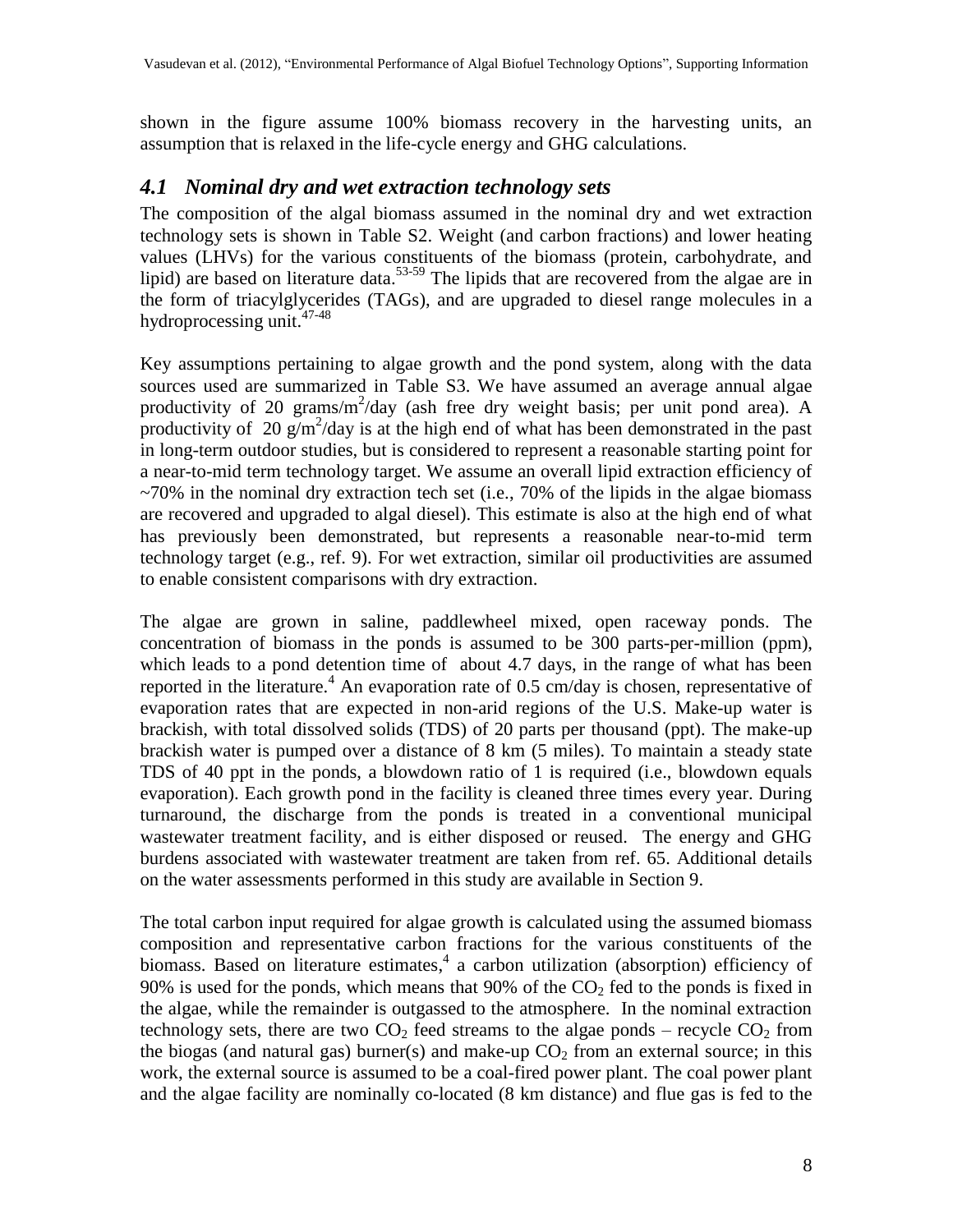ponds using sumps[.](#page-16-3)<sup>3</sup> The flue gas stream has  $\sim$  20 wt% (13 mole %) CO<sub>2</sub>, which is representative of flue gas produced in a pulverized coal power plant.  $40$  The design of carbonation stations for flue gas and pure  $CO<sub>2</sub>$  (if used) are based on refs. [3](#page-16-3) and [4.](#page-16-4)

Nutrient inputs have been determined using Redfield ratios, assuming a seawater culture. The life-cycle burdens that are incurred in the production of these nutrients are calculated using the GREET model and the Ecoinvent database. [65](#page-19-4) The average nitrogen fertilizer mix used in the U.S. is assumed as 70.7% ammonia, 21.1% urea, and 8.2% ammonium nitrate (also includes ammonium sulfate and ammonium thiosulfate). GREET 1.8b estimates phosphate fertilizer burdens using phosphoric acid data. Iron is supplied to the ponds in the form of FeSO<sub>4</sub>, with life-cycle data taken from Ecoinvent.<sup>[65](#page-19-4)</sup> A nutrient use efficiency of 90% is assumed, with small losses attributed to medium losses during harvest or culture kills. A nominal nutrient recycle efficiency of 60% is chosen for the anaerobic digester, based on Weissman and Goebel.<sup>[4](#page-16-4)</sup>

In the nominal extraction technology cases, algae biomass is harvested using dissolved air flotation (DAF) and centrifuge separation. For the harvesting units, the two-stage anaerobic digester, the belt drying system, the oil extraction unit and the hydroprocessing unit, operating variables have been estimated using vendor inputs and literature data; see Tables S5-S8 for further details. Note that natural gas is required in the nominal dry extraction case for biomass drying. A total of nine DAFs running in parallel and one centrifuge is required in the nominal dry extraction technology set – the number of harvesting units depends on the total flow rate that has to be handled and unit capacity. For the anaerobic digester, we assume that the inflow has to have a biomass content of 12-15 wt%. This implies that in the nominal dry extraction technology set, water has to be added to the residual biomass stream (post oil extraction) before it is fed to the digester. The volume of biogas produced is calculated as the product of digester efficiency, biomass flow rate into the digester and biogas yield. Parameters such as pipeline pressure drop and overall pumping efficiency are based on literature data and our own engineering judgment. The pressure drop and the overall pumping efficiency are used to calculate the power required to move liquids in the facility. To move streams that have a high solid content (e.g. the concentrated outflow from the DAF to the inlet of the centrifuge), either specialized slurry pumps or conveyor belts are used, using vendorsupplied energy data. Operating variables and energy inputs for the primary (DAF) and secondary (decanter centrifuge) harvesting units are shown in Table S6. Other harvesting options have been explored in this study and are described in Section 7.

Biogas (65 vol%  $CH_4$  and 35 vol%  $CO_2$ ) produced in the anaerobic digester is combusted to generate heat in the dry extraction technology set. We assume that  $\sim$ 20% of the heat is used in the digester, while the remainder is used in the biomass drying step. Electricity is produced with an assumed efficiency of  $\sim 35\%$ <sup>[50](#page-18-18)</sup> from the biogas in the wet extraction technology set. Electricity is generated instead of heat because there isn"t a significant thermal demand on-site for wet extraction. See Section 6 for additional details on the energy flows in algal oil production.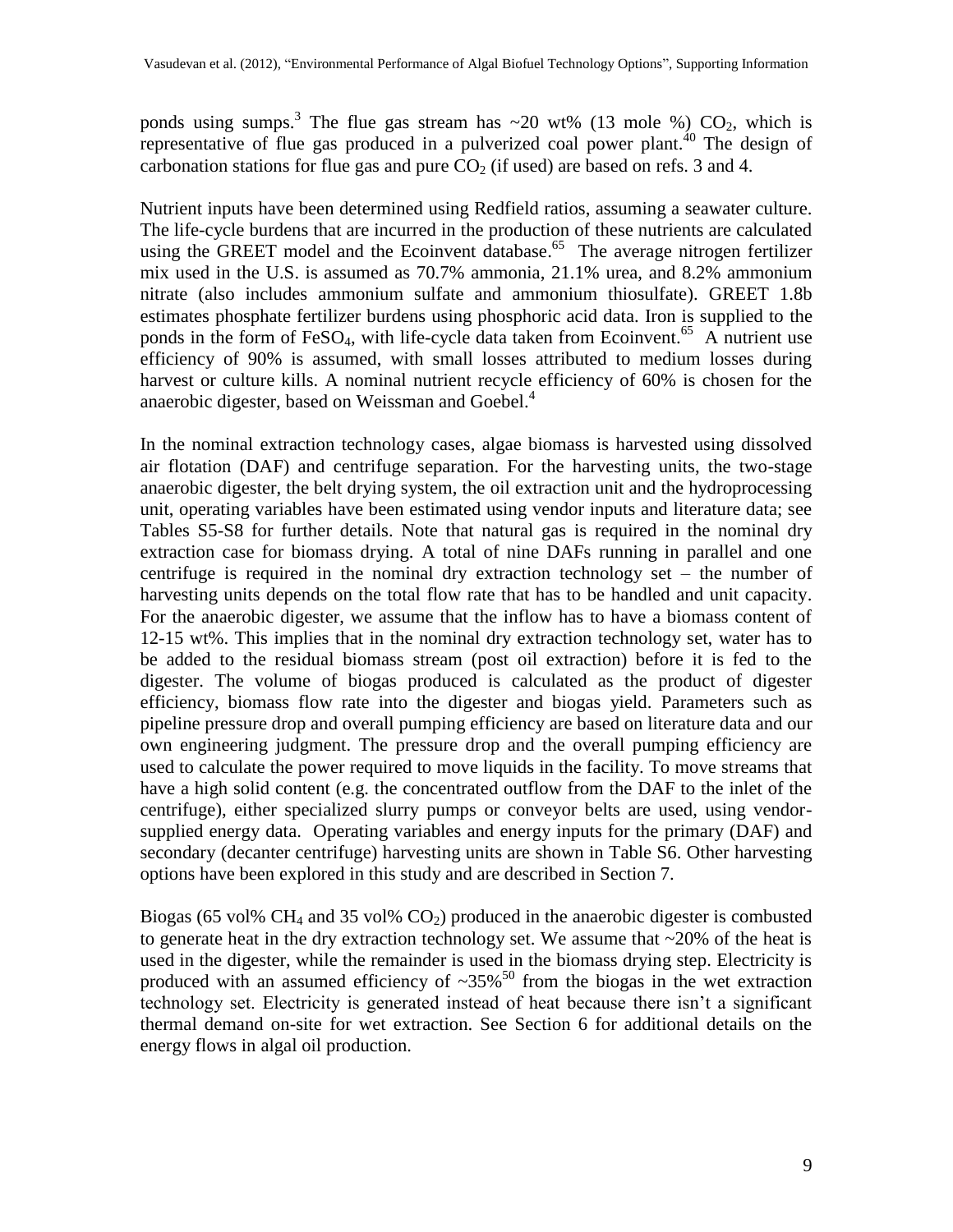Energy and hydrogen inputs for the upgrading step are taken from the literature $47-48$  $47-48$  and are presented in Table S8. Hydrogen is produced from natural gas via steam reforming.

#### *4.2 Nominal secretion technology set*

We consider a specific manifestation of secretion to enable comparisons with the nominal extraction technology sets. Instead of defining an overall algae productivity and a recoverable oil fraction (as was done for dry and wet extraction), we defined separate productivities for the secreted oil and the residual biomass that is harvested from the ponds. We assume a secreted oil productivity of 5  $g/m^2$ /day and a residual biomass productivity (excludes the secreted oil fraction) of 15  $g/m^2$ /day. This is consistent with the nominal dry extraction technology set, which has an overall algae productivity of 20  $g/m^2$ /day and a recoverable oil content of 25%. In the extraction model, the biomass residue that remains after oil extraction has ~13% lipids (oil fraction that is not recovered),  $~60\%$  proteins and  $~27\%$  carbohydrates. We use these same weight fractions in the harvested residual biomass stream in the secretion technology set. Identical dilution rates (or pond detention times) are assumed for both secretion and extraction. Therefore, the steady state concentration of residual biomass in the ponds for the nominal secretion case is 225 ppm, versus 300 ppm of total biomass in the nominal extraction technology set. This ensures that the photosynthetic efficiencies for the two models are roughly equivalent and the ensuing comparisons are consistent. The secreted oil is assumed to be in the form of free fatty acids.

Key assumptions and inputs for the nominal secretion technology set are shown in Table S9. In the skimming system, we recover 10 L of water for every L of oil skimmed from the pond surface. The water is separated from the oil in an oil/water separator and pumped back to the ponds. Low shear pumps with an assumed efficiency of  $~50\%$  are used to pump the oil-water mix. Motors needed to run the skimmer are chosen based on technologies that are commercially used today for wastewater treatment. Though this is a reasonable approach, it is unclear whether the secreted algal oil can be skimmed in the manner assumed in this study. Significant research and development is needed to this end.

The secreted fatty acids are, as before, upgraded in a hydroprocessing unit to diesel range molecules. We assumed that the energy burdens in the upgrader are similar to TAG hydroprocessing. However, the product slate and the fuel yield were adjusted because propane is not formed in fatty acid hydrogenation. Instead of the ~85 kg of diesel per 100 kg of feed produced in TAG upgrading, ~89 kg of diesel per 100 kg of feed is produced when fatty acids are upgraded. As mentioned in the main paper, metallurgy and the engineering / design of the reactor used in the upgrading step would likely be different to account for corrosion and fouling related considerations – these are not within the scope of the present analysis. As in the nominal wet extraction technology set, biogas is produced from the digestion of the residual biomass and used to generate electricity. The inputs, assumptions and operating variables for the other process units, (e.g., DAF, centrifuge, and anaerobic digester), in the system are unchanged from the nominal extraction case (see Tables S5-S8).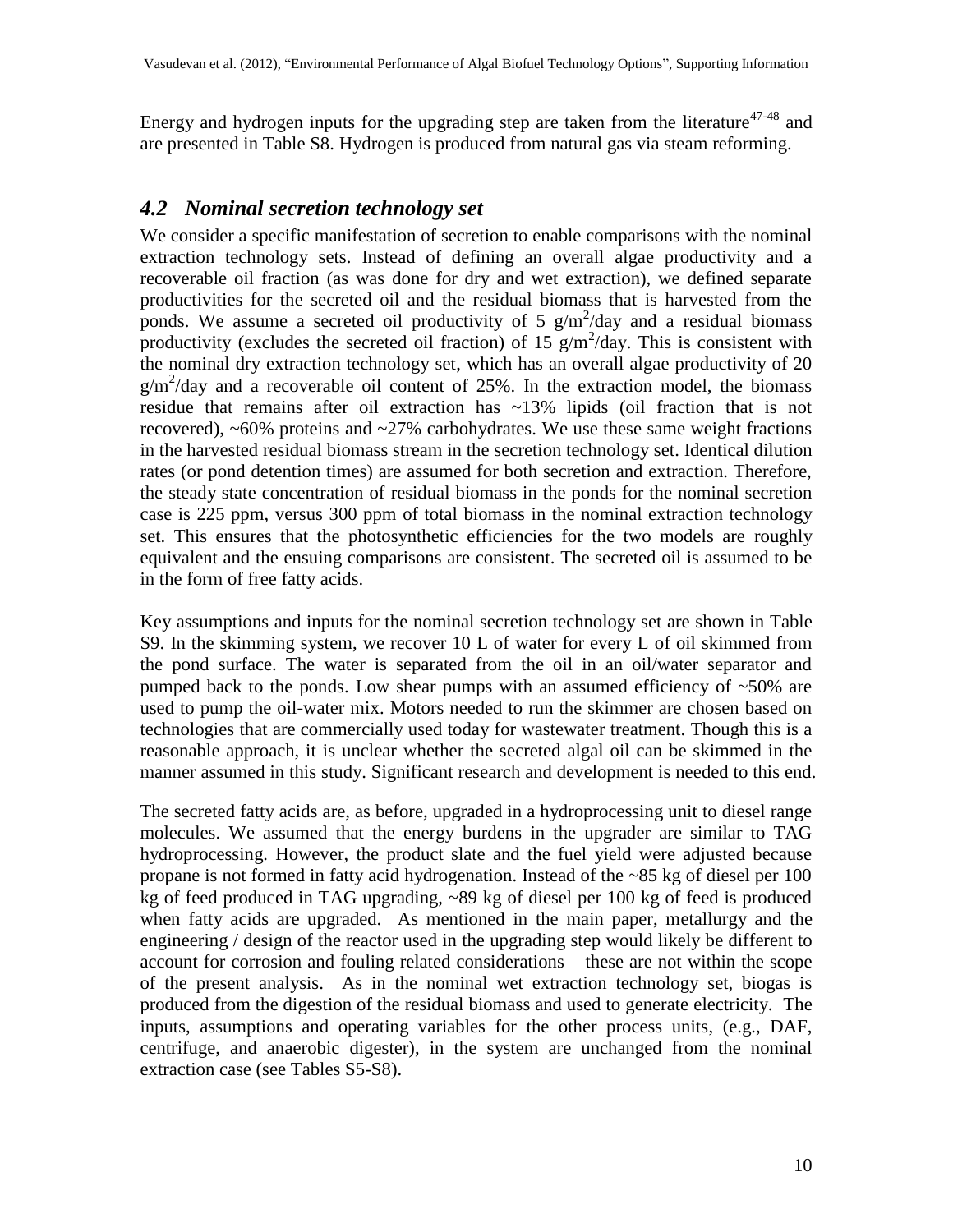The nominal secretion technology set considered here is not ideal from the standpoint of liquid fuels production as a significant amount of biomass is harvested from the ponds. Since the intent was to carry out a consistent comparison with nominal extraction, the assumed residual biomass and secreted oil productivities are reasonable. A preferred manifestation would be one where most of the incoming solar radiation is utilized to make oil, which is subsequently secreted, with little biomass being harvested.<sup>[23](#page-17-7)[,68](#page-19-5)</sup>

# **5 Functional unit and co-product valuation**

The functional unit we have chosen is 1 MJ of fuel energy (LHV-basis) for the life-cycle GHG calculations. For direct freshwater consumption, results are presented in liters per liter of oil equivalent energy. The latter captures differences in energy density between the various fuel options compared in this study.

Co-product valuation can have a significant impact on environmental performance.<sup>[2](#page-16-1)[,24](#page-17-1)[,47](#page-18-15)</sup> To avoid the value judgments associated with co-product treatment, we have attempted to keep co-product formation to a minimum. As an example, all the biogas that is produced in the anaerobic digester is burned to generate either heat or power. The heat is used to dry the algae biomass in the dry extraction technology cases. The power is used on-site in the harvesting units, to move liquids around the facility and to mix the growth ponds. If the thermal load for the system is small, which is the case for the wet extraction and secretion technology sets, the biogas is converted to electricity and used on-site. In some of the scenarios modeled, there may be some surplus electricity available after internal demands have been met. This surplus power is exported to the grid. A 'system expansion' approach is assumed, whereby the electricity 'displaces' a U.S. grid average electricity mix (an alternative would be to displace the marginal resource in the mix). Environmental impacts that are "avoided" as a consequence are taken as a credit against the primary product (algal diesel). The environmental footprint of the grid mix is based on GREET 1.8b defaults.<sup>[32](#page-18-1)</sup> This approach is consistent with ISO recommendations<sup>[30](#page-17-6)</sup> and is also the methodology that is currently used by the Environmental Protection Agency (EPA) in the EISA RFS2 LCA calculations. [25](#page-17-2) The electricity production is small relative to the energy contained in the diesel fuel being produced, so the impact will not distort the results; this is not always the case as has been reported by ref. [2.](#page-16-1)

Alternate co-product disposition and valuation schemes have been considered as a part of the parameter and scenario assessments performed in this study. For example, the use of residual biomass as animal feed was considered – as mentioned in the main text, a system expansion approach was used to value the co-product, analogous to ref. [8.](#page-16-2) Residual biomass "displaces" soybeans based on protein equivalency. The avoided life-cycle GHG burdens (associated with soybean cultivation) are attributed as a credit to algal diesel.

# **6 Energy balance**

### *6.1 Energy flows in algal oil production*

Our intent, in this section, is to compare the amount of energy required to produce algal oil with the amount of energy that is contained in the oil that is produced, and supplement the discussion on energy flows in the main paper. Only fossil energy inputs are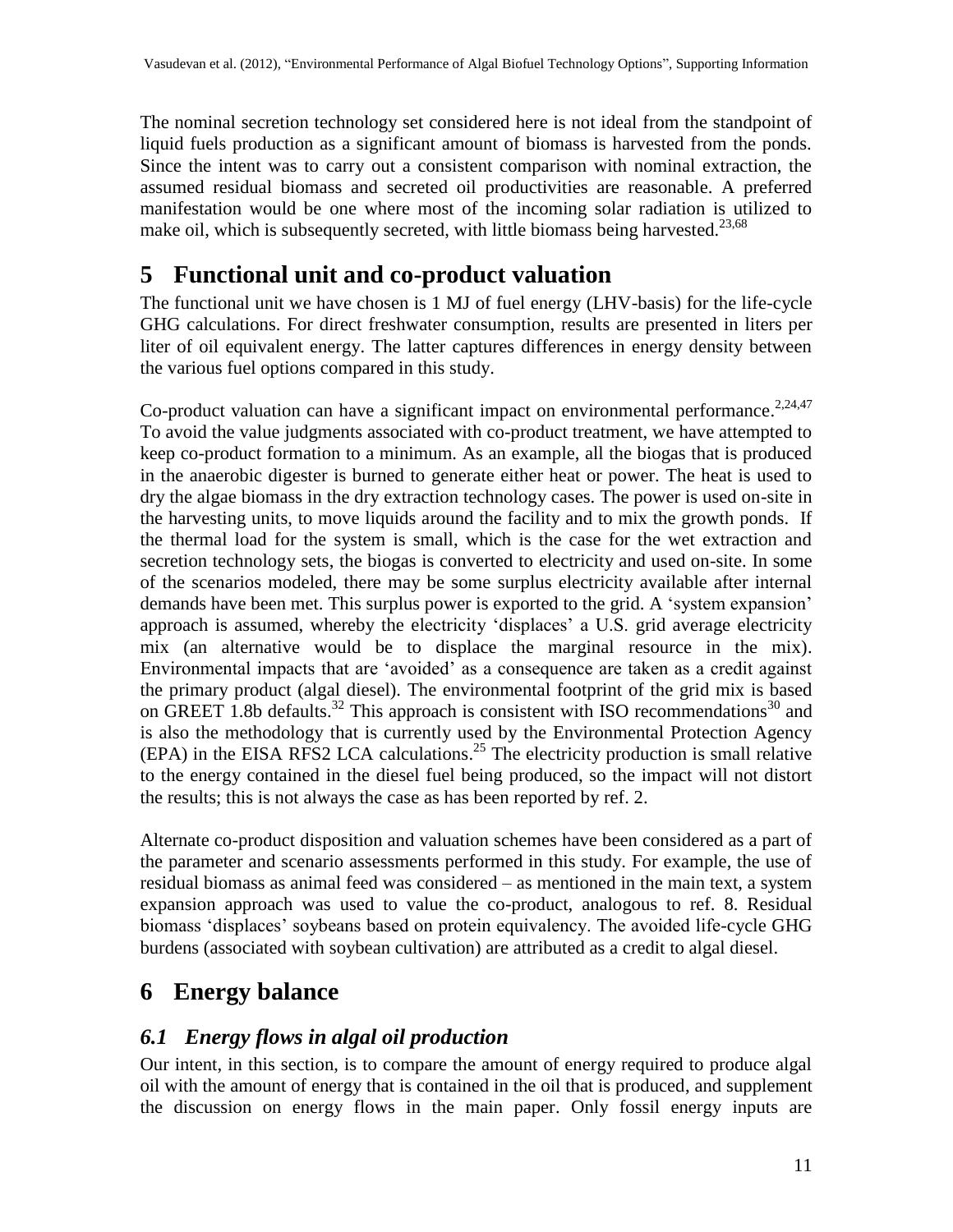considered here, and the energy in the algal oil is represented on a LHV basis. In the figures that follow (Figures S4 and S5), we do not distinguish between different energy forms, e.g. electricity and natural gas, so energy "quality" is not accounted for and all energy types are treated equivalently. Also, we do not include the energy burdens associated with the upgrading step and instead focus only on algal oil production.

Figure S4 shows the energy flows in the nominal dry and wet extraction technology sets. Positive numbers represent energy outflows, while negative numbers represent energy inflows. It is evident from the figure that in the nominal dry extraction technology set, much of the energy burden is in biomass drying.

Energy consumption in the wet extraction step is primarily associated with the steam that is required to lyse the wet biomass; here, we have used external estimates for steam consumption based on ref. [43.](#page-18-12) Since wet extraction is nascent technology which is still under development, there is uncertainty in the energy inputs associated with the process. As mentioned in the main paper, in-house calculations using a simple process model (heat integration was not considered, hence the estimate is likely on the high side) suggest a higher steam demand for wet extraction  $(-0.7 \text{ kg/kg-algae})$  than reported externally; however, the energy balance for the nominal wet extraction technology set remains favorable with the higher steam requirement assumption.

As pointed out in the main paper and in an earlier section of this document, the utilization of biogas that is produced via anaerobic digestion of the residual biomass differs in the dry and wet extraction technology sets. In dry extraction, the biogas is combusted to exclusively produce heat that is used in the biomass drying step. This energy is included in the biomass drying category shown in Figure S4. On the other hand, in wet extraction, electricity is produced from the biogas. This electricity is completely consumed on-site and offsets a portion of the electricity burdens associated with algae growth, flue gas distribution, harvesting and wet extraction. In other words, in wet extraction, electricity is produced from biogas and this reduces the net electricity input to the system.

Even though there is a large energy debit associated with drying, there are situations where the energy balance for dry extraction is favorable. Figure S5 shows the energy inputs and outputs per kilogram of algae biomass for the low-impact, nominal and highimpact dry extraction cases, as defined in Table 1 of the main paper.

As can be deduced from Figure S5, the low-impact dry extraction technology set has a favorable energy balance. Since a higher recoverable oil fraction is assumed, per kg of algal biomass grown, more oil is produced in the low-impact case (versus the nominal). Furthermore, in the low-impact case, the use of more efficient harvesting technologies lowers the energy burden in the harvesting step and also indirectly reduces the amount of energy that is used for drying. A smaller amount of water needs to be evaporated by virtue of the higher solids content in the dewatered stream that is fed to the belt dryer. On the other hand, in the high-impact case, per kg of algae biomass, there is less energy in the algal oil. Also,  $CO_2$  supply is a major contributor to the energy burden because  $CO_2$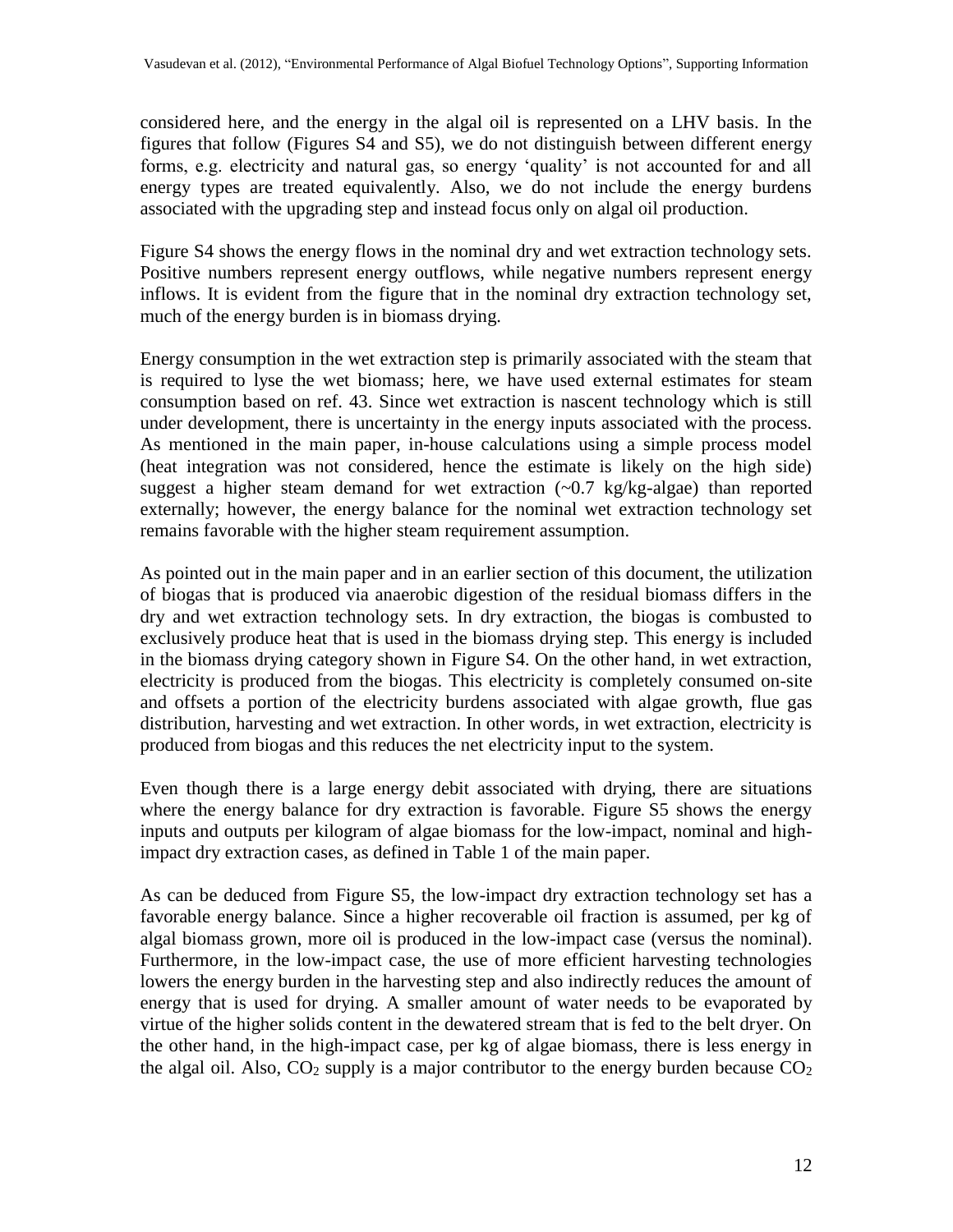(both recycle and make-up) has to be captured from a dilute flue gas stream using an energy-intensive scrubber in the high-impact case.

The energy flows associated with the low-impact, nominal and high-impact secretion and wet extraction technology cases (not shown) can be generated in a similar fashion. The low-impact and nominal cases have a favorable energy balance, while the high-impact case does not.

#### *6.2 Cumulative energy demand for nominal dry & wet extraction*

Cumulative energy demand (CED) for algal diesel production is estimated using GREET  $1.8b^{32}$  $1.8b^{32}$  $1.8b^{32}$  and does not include solar energy. Energy required to upgrade the algal oil to diesel is included in the CED calculations. Based on GREET, we assume that a total of  $\sim$ 2.3 MJ of fossil energy is required over the entire fuel-cycle to produce 1 MJ of U.S. grid average electricity, while  $\sim$ 1.07 MJ of fossil energy is required to produce 1 MJ of natural gas (LHV basis).

The wet extraction estimates for NER and CED in the main paper assume literature data for the steam that is required in the wet extraction step. As pointed out previously, there is uncertainty in these inputs. Using a steam burden determined in-house with a simple process model yields a lower NER value of  $\sim$ 2 for the nominal wet extraction technology set.

## **7 Parameter and scenario analyses**

In a similar fashion to Figure 3 of the main paper, the GHG performance of the nominal extraction and secretion technology sets is presented in Figure S6. Changes in GHG due to the modification of selected process technologies and parameter values within the nominal secretion case are also shown. These sensitivities are used both to identify variables with a strong influence on GHG and to develop bounding low and high-impact cases. The varied parameters and processes may be broadly categorized as productivity, siting and engineering, pond inputs, harvesting process selection, and biomass disposition.

The trends observed in the secretion sensitivity analysis are predominantly the same as those identified in the discussion of dry extraction in the main text, with a few noticeable exceptions. The first is the overall reduction in the magnitude of the emissions; this causes the sensitivities to be larger relative to the nominal secretion baseline. Additionally, this causes a greatly reduced impact of changing oil productivity. Recall that the influence of oil productivity is multiplicative with the cumulative emissions from cultivation and harvesting; hence, reducing the emissions from cultivation and harvesting (primarily due to absence of drying) reduces the sensitivity to algal oil content (represented here as a secreted oil productivity). The second is the elimination of emissions from drying, which manifests in the form of a greatly reduced impact of implementing a more efficient secondary harvesting unit (a disc centrifuge with a higher effluent biomass concentration). And finally, the impact on GHG of using residual biomass as feed is very dependent on whether the biomass needs to be dried before it is used for this purpose. Also, as noted in the main text, co-product allocation methodology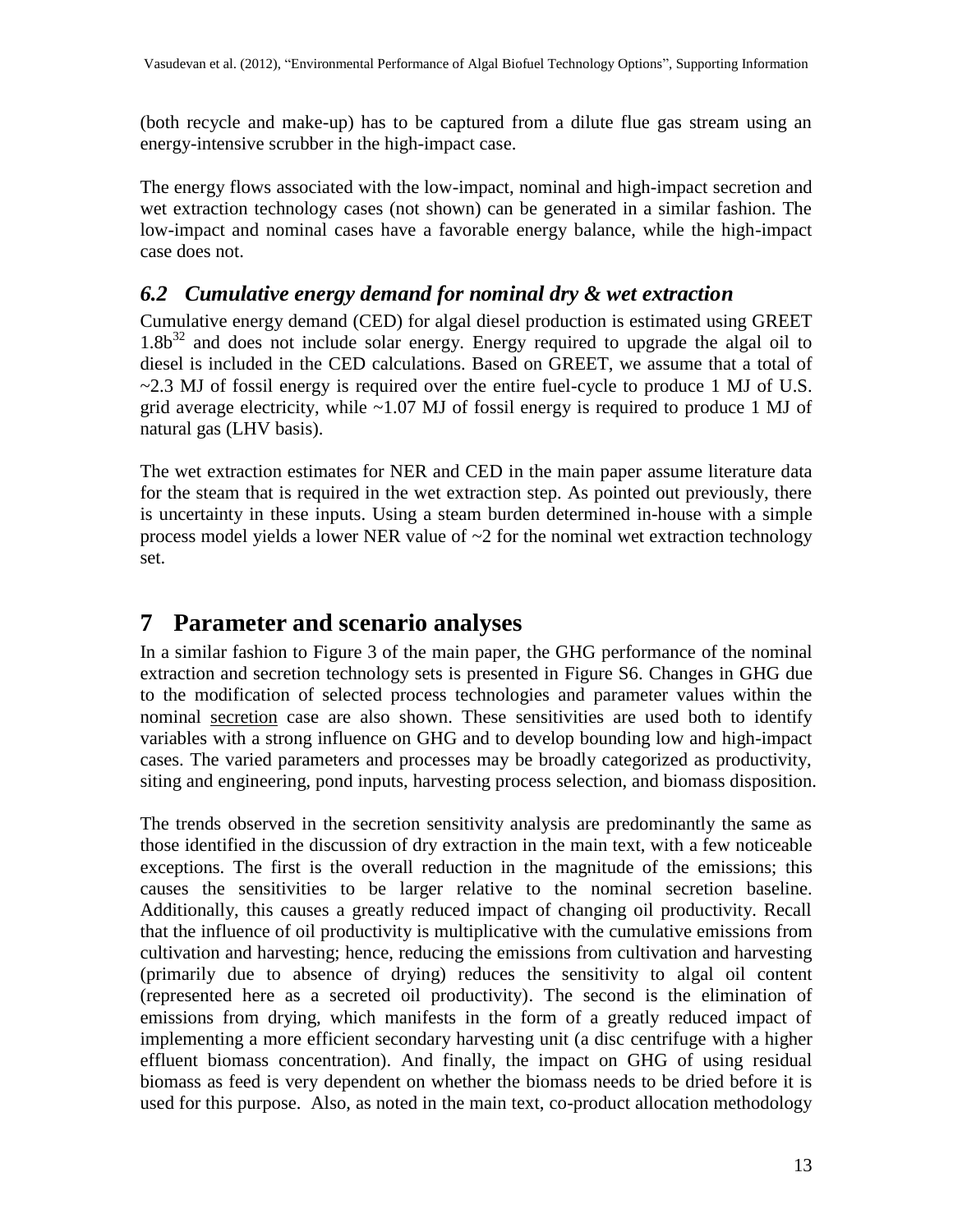and carbon accounting become important considerations when the residual biomass is not utilized internally.

The important differences between the nominal technology set and the bounding cases for secretion are summarized in Table S10. This follows the definition of the dry extraction bounding cases in Table 1 of the main text.

In the low-impact secretion case, we chose an oil productivity that is comparable to the oil productivity used in the low-impact extraction cases  $(\sim 75 \text{ m}^3/\text{ha/year})$ . However, we assumed that less residual biomass is produced in the low-impact secretion case vs. the low-impact extraction cases. This is equivalent to assuming a longer detention time for the residual biomass that is harvested from the ponds, ~22.3 days. Still longer detention times<sup>[23](#page-17-7)</sup> and higher oil productivities might be possible<sup>[68](#page-19-5)</sup> with a secretion model; however these scenarios are not considered in this work.

A sensitivity analysis has also been conducted for wet extraction. The observed trends are, in general, similar to secretion. The bounding technology cases are defined as described previously for dry extraction and secretion. As noted in the main manuscript, with a higher steam requirement of ~0.7 kg/kg-algae (Table S5) in the wet extraction step, pondto-wheel GHG for the low-impact, nominal and high-impact cases are 5, 72, 416 grams- $CO<sub>2</sub>$  eq./MJ, respectively.

### **8 Materials of construction and infrastructure**

It has been reported in the literature that the GHG impacts associated with the manufacture of pumps, paddlewheels and centrifuges is small relative to the magnitude of the other life-cycle stages in an algae production system. [19](#page-17-8) Here, we have estimated lifecycle GHG for the manufacture of liners that may need to be used in the growth ponds. As mentioned in an earlier section, there are multiple options available to line the ponds: crushed rock, clay, and plastic sheets. We considered a scenario where plastic is used and assume high-density polyethylene (HDPE). From a GHG perspective, the use of a plastic liner is expected to have the largest impact and therefore represents a possible upperbound. The area of the plastic liner is taken to be equal to the pond surface area, with a small additional amount to properly anchor the liner. The carbon footprint for the manufacture of a kg of HDPE is taken from the Ecoinvent database.<sup>[65](#page-19-4)</sup> The GHG impact of the pond liner depends on the life and the thickness of the liner. Not surprisingly, higher biomass and oil productivity levels lead to a smaller emissions impact. For the low-impact, nominal, and high-impact dry extraction technology sets, life-cycle GHG associated with the manufacture of the pond liner, with thickness of 0.15 cm (60 mil) and an assumed service life of 10 years, are: 1.4, 5.3, and 11.7 grams- $CO<sub>2</sub>/MJ$ -algal diesel, respectively. These represent ~2% (or less) of the total pond-to-wheel GHG emissions impact calculated for these three technology cases. The contribution, as a fraction, is larger in the wet extraction and secretion cases because the overall pond-to-wheel GHG impacts are lower than dry extraction. For nominal wet extraction and secretion, pond liner manufacture contributes almost 10% of the total life-cycle GHG impact. In the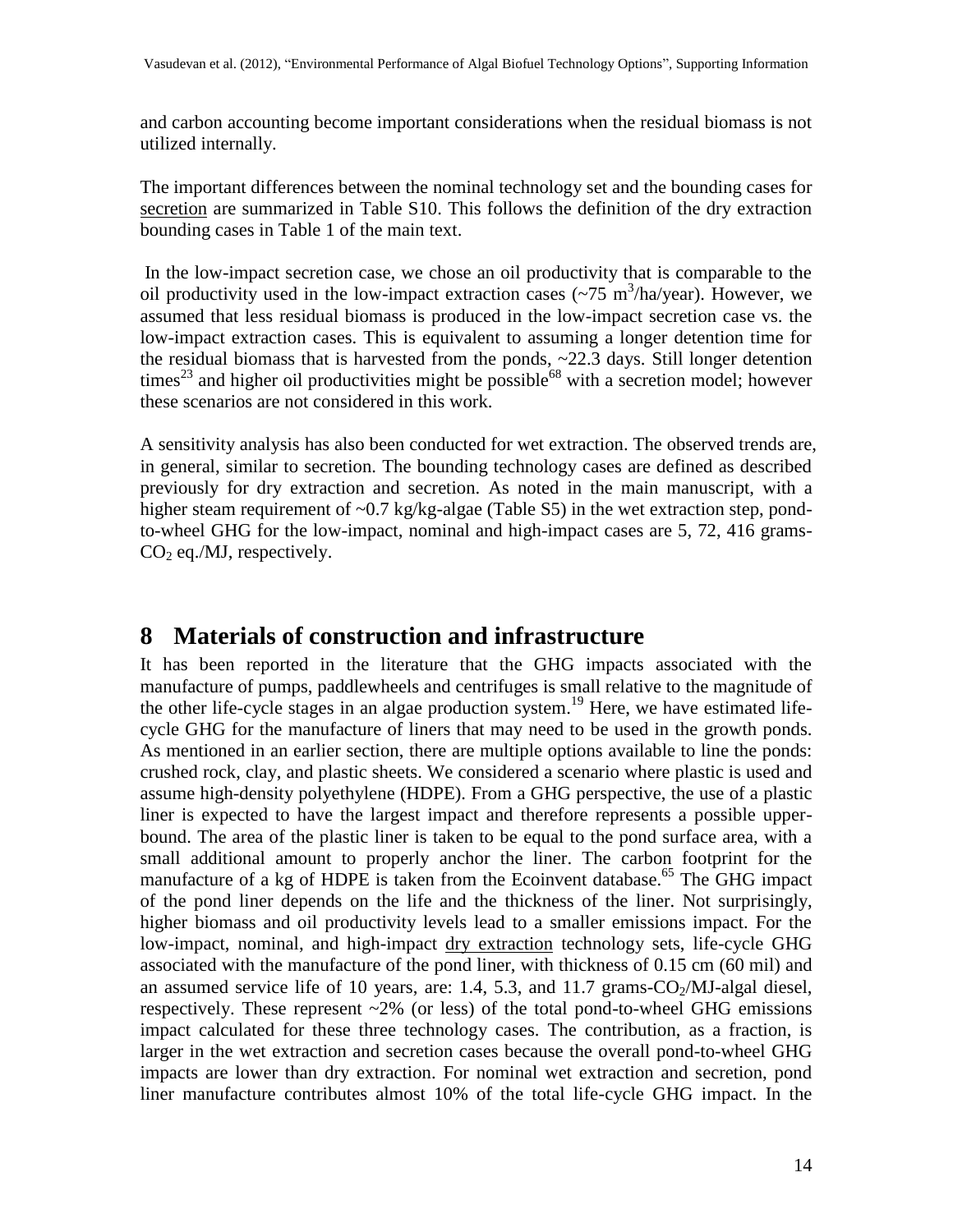analysis, we have not included the burdens associated with the installation of the liner and other infrastructure elements in the facility as these are expected to be small.

## **9 Direct (on-site) freshwater consumption**

#### *9.1 Terminology*

In addition to life-cycle carbon emissions, it is essential to analyze the performance of algal biofuels along other environmental dimensions. To this end, we conducted an assessment of direct freshwater consumption for algal biofuel production. It is useful to define and clarify some important terms that pertain to the freshwater calculations.

Water consumption vs. withdrawal:

- Consumption: water is removed from a source (such as an aquifer) and not returned directly to that source,  $26,27$  $26,27$  (e.g. evaporative losses in a closed-loop cooling system for power generation)
- Withdrawal: water is used and returned to the source<sup>[26,](#page-17-4)[27](#page-17-9)</sup>, (e.g. water is withdrawn and then returned to the source in an open-loop cooling system for power generation)
- In the present work, we model freshwater consumption

Direct (on-site) vs. indirect consumption

- Direct: consumptive water use 'on-site', e.g. evaporative losses on-site in the algal oil production facility
- Indirect: consumptive water use 'off-site', e.g. water consumed in generating power or natural gas that is imported for use in the algal oil production facility
- In this study, we have focused on direct freshwater consumption. Note that the terms direct and on-site have been used interchangeably in this write-up.

#### Fresh vs. brackish vs. saline water: total dissolved solids (TDS)

"Total dissolved solids" (TDS) is a measure of the organic and inorganic content of a liquid in suspended or molecular or ionized form. It can be used as a broad indicator of water quality and salinity. TDS levels for the water categories that are pertinent to the present work are loosely defined as shown below,<sup>[69](#page-19-6)</sup> where ppt is parts per thousand:

- sea water: 28-40 ppt
- brackish water: 1–28 ppt
- fresh water:  $< 1$  ppt

### *9.2 Key inputs and assumptions for algal biofuel freshwater analysis*

Key data inputs and assumptions used to calculate the direct freshwater consumption ranges shown in the paper are summarized in Table S12. All calculations reported in this section are for the dry extraction technology sets and results are reported for the lowimpact, nominal and high-impact cases. Note that productivities for the bounding technology cases are defined as described in an earlier section of this write-up and in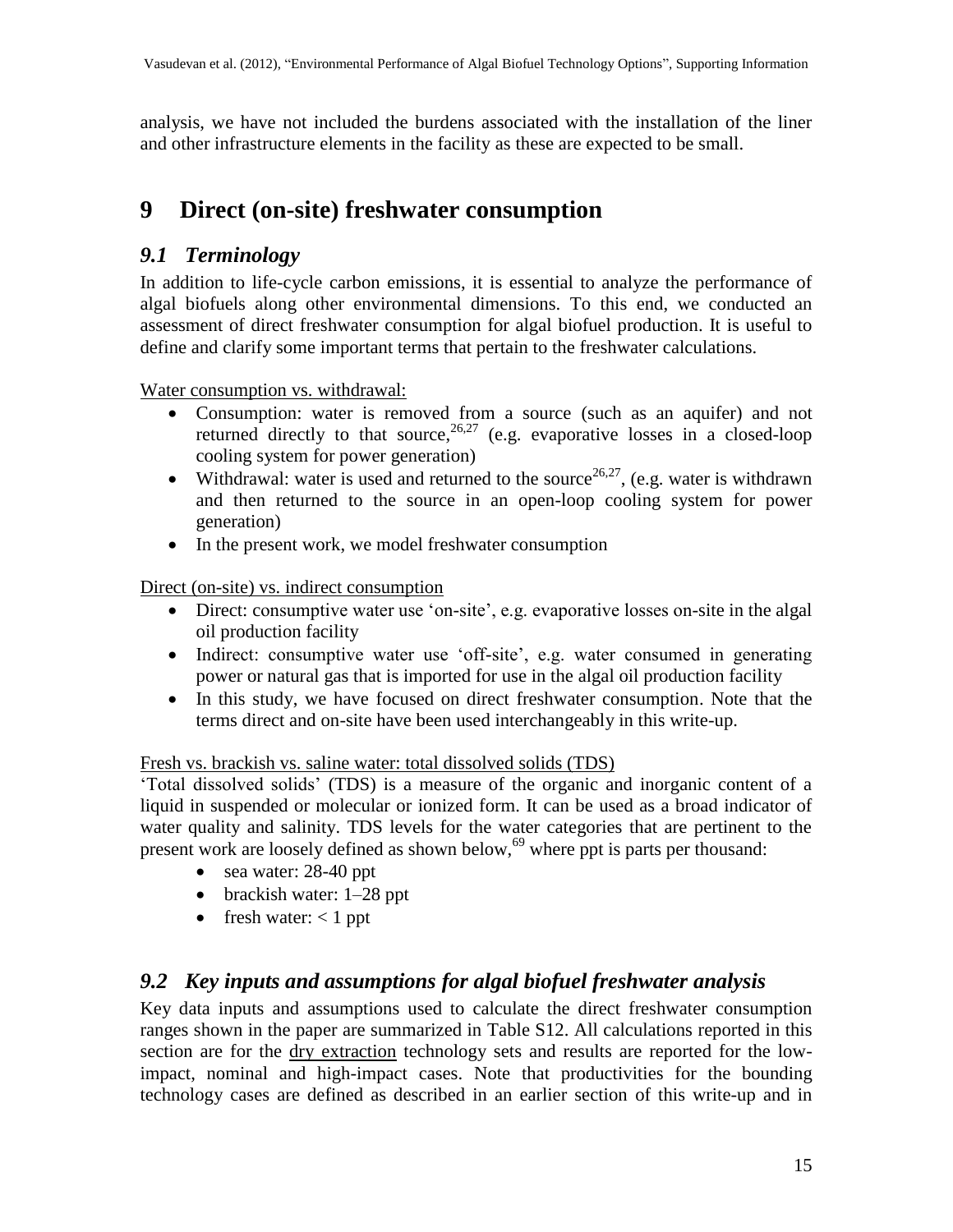Table 1 of the main paper. Scenarios with fresh and brackish make-up to the ponds are considered separately.

An evaporation rate of  $\sim 0.5$  cm/day was used for the results presented in Figure 5 of the paper, based on pan evaporation data that is available externally (e.g. see ref. [72\)](#page-20-0). This is considered to represent a conservative estimate for portions of the U.S. southeast (e.g. Texas). However, it should be noted that pan evaporation rate data show significant regional variation[s](#page-16-3)<sup>3</sup> across the continental U.S., and the actual evaporation rate will depend on where the algae facility is sited. The blowdown ratio is chosen based on the nature of the make-up water to the ponds. It is a multiplicative factor that is used to determine the blowdown rate required to avoid salt build-up and maintain a desired salinity level. In other words, the rate of blowdown is the product of the evaporation rate and the blowdown ratio. Make-up compensates for all losses from the pond i.e. make-up rate  $=$  evaporation rate  $+$  blowdown rate  $+$  photosynthetic loss. The steady state TDS in the ponds is calculated using the TDS of the make-up water stream and the flow rates of the make-up and blowdown streams.

#### *9.3 Freshwater consumption estimates for other fuels*

In the paper, we have reported freshwater consumption ranges for corn ethanol, soy biodiesel and petroleum-derived gasoline to enable comparisons with algal diesel fuel (see Figure 5 of the paper). These ranges are based on literature estimates and include freshwater consumption for both feedstock and fuel production (Table S13).

For the biofuel pathways, the ranges are governed primarily by whether the feedstock is irrigated during cultivation and by regional irrigation water requirements. In estimating freshwater consumption during cultivation for corn ethanol, we have considered water consumption factors across the US.<sup>[73](#page-20-1)</sup> To account for differences in energy density for the fuels being compared, we have reported freshwater consumption in liters per liter of oil equivalent energy (Figure 5 in the main paper). In converting to these units, we used fuel product energy densities from GREET 1.8b,  $32^{2}$  $32^{2}$  and assumed that a barrel of crude oil (159) L-oil) has 5.74 GJ of energy on a lower heating value basis.

# **10 Direct land use considerations**

We have assumed that the algal oil production facility is sited on degraded land. Consequently, GHG emissions associated with direct land use change are either small or negligible, and are therefore not included in the pond-to-wheel GHG estimates shown in Figure 4 of the main paper. To explore the potential impact of land conversion, as an upper bound, we consider a scenario where grasslands are displaced.

The total growth pond area assumed in this work is 400 ha (see Section 3). Including the land required for biomass harvesting, algal oil extraction and residual biomass processing, we estimate a total area of ~450 ha for the algal oil production facility considered here. We assume that the biomass (both above and below ground) and soil carbon contents for grasslands in the U.S. are 10 and 80 tonnes-C/ha,  $^{74}$  $^{74}$  $^{74}$  respectively. If all the biomass carbon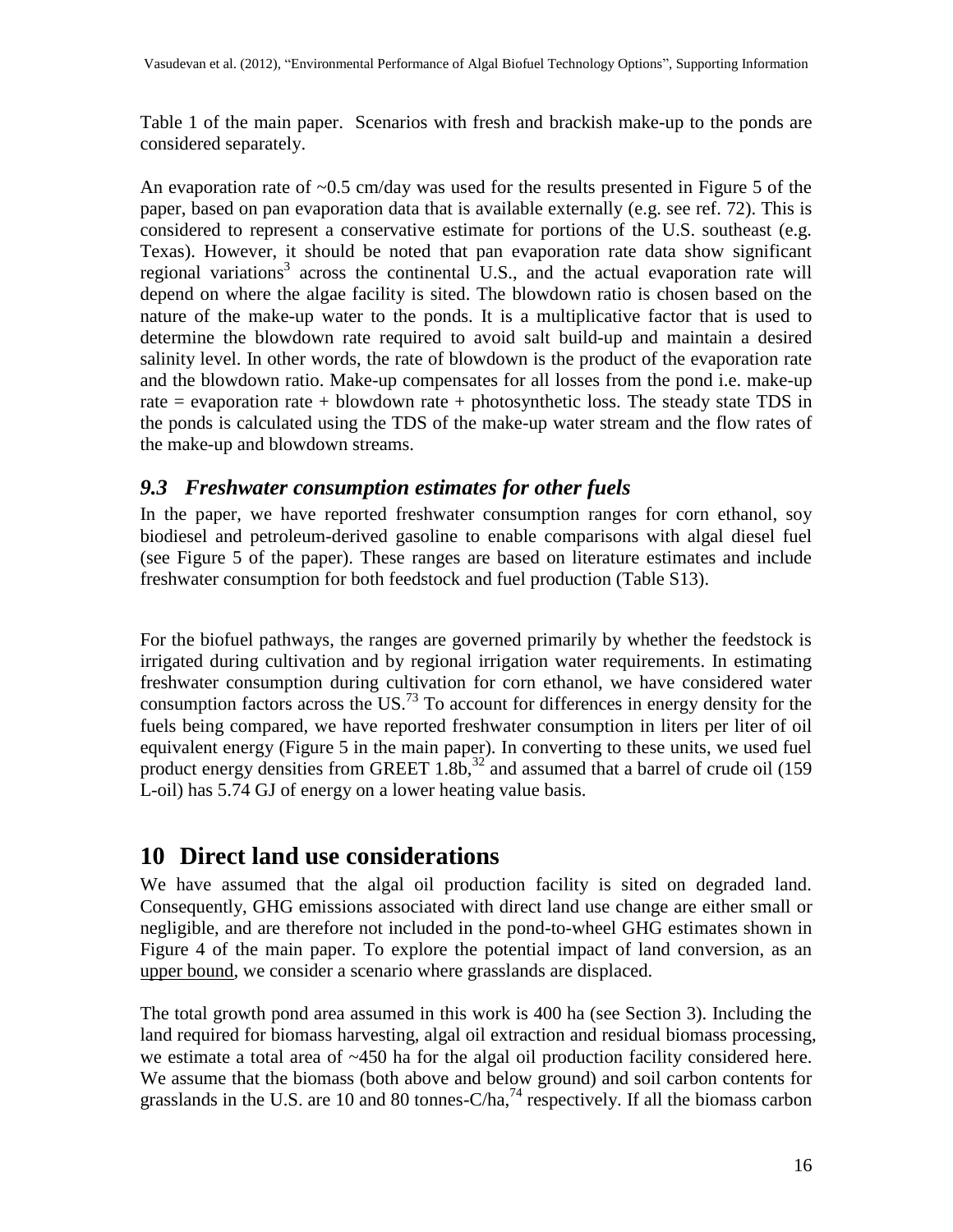and 25% of the soil carbon are converted to  $CO<sub>2</sub>$ , direct land use change emissions work out to be less than 2% of total pond-to-wheel GHG in the nominal dry extraction technology set, or  $\sim$  5 grams-CO<sub>2</sub>/MJ-algal diesel. In the calculation, we assume that the facility has a life of 40 years, and land use change emissions are amortized over the life of the facility. Avoided carbon sequestration credits are not included. Higher oil productivity levels lead to a large reduction in direct land use change  $GHG - e.g.,$  in the low-impact dry extraction technology set, grassland conversion results in direct land use change emissions of  $\sim$ 1 gram-CO<sub>2</sub>/MJ, using the calculation approach described above. For degraded lands, emissions associated with land conversion are still smaller, because degraded lands have very little living biomass; e.g., a biomass carbon content of 1 tonne-C/ha is assumed in ref. [75](#page-20-3) for degraded lands (vs. 10 tonnes-C/ha for U.S. grasslands). The analysis suggests that if degraded lands are used and/or oil productivity targets are met, direct land use change emissions are insignificant for algal biofuel production.

## **11 References**

- <span id="page-16-0"></span>1. Oswald, W.J.; Golueke, C. Biological transformation of solar energy. *Adv. App. Microbiol.* **1960***, 2*, 223-262.
- <span id="page-16-1"></span>2. Stratton, R.W.; Wong, H.M.; Hileman, J.I. Quantifying variability in life cycle greenhouse gas inventories of alternative middle distillate transportation fuels. *Env. Sci. Tech.* **2011**, *45*, 4637-4644.
- <span id="page-16-3"></span>3. Lundquist, T.J.; Woertz, I.C.; Quinn, N.W.T.; Benemann, J.R. *A Realistic Technology and Engineering Assessment of Algae Biofuel Production;* Energy Biosciences Institute, University of California: Berkeley, CA, 2010; http://www.ascensionpublishing.com/BIZ/Algae-EBI.pdf.
- <span id="page-16-4"></span>4. Weissman, J.C.; Goebel, R.P. *Design and Analysis of Microalgal Open Pond Systems for the Purpose of Producing Fuels*, Tech. Rep. SERI/STR-231-2840; Solar Energy Research Institute: Golden, CO, 1987.
- 5. Wigmosta, M.S.; Coleman, A.M.; Skaggs, R.J.; Huesemann, M.H.; Lane, L.J. National microalgae biofuel production potential and resource demand. *Water Resour. Res.* **2011**, *47*, W00H04, doi:10.1029/2010WR009966.
- <span id="page-16-5"></span>6. Ruecker, C.M.; Adu-peasah, A.P.; Engelhardt, B.S.; Veeder, G.T. Solventless extraction process. U.S. Patent 7,351,558 B2, 2008.
- <span id="page-16-6"></span>7. Roessler, P.; Chen, Y.; Liu, B.; Dodge, C.N. Secretion of fatty acids by photosynthetic microorganisms. WO 2009/076559 A1, 2009.
- <span id="page-16-2"></span>8. Brune, D.E.; Lundquist, T.J.; Benemann, J.R. Microalgal biomass for greenhouse gas reductions: potential for replacement of fossil-fuels and animal feeds. *Journal of Envir. Engrg.* **2009***, 135*, 1136-1144.
- <span id="page-16-7"></span>9. Stephens, E. et al. An economic and technical evaluation of microalgal biofuels. *Nature Biotech.* **2010***, 28*, 126-128.
- 10. Benemann, J.R.; Pedroni, P.M. Biofixation of fossil  $CO<sub>2</sub>$  by microalgae for greenhouse gas abatement. In *Encyclopedia of Hydrocarbons Volume III;* Amadei, C. et al., Eds.; ENI: 2008; 837-861.
- <span id="page-16-8"></span>11. *Energy Demands on Water Resources*; Report to Congress; Department of Energy: Washington, DC, 2006.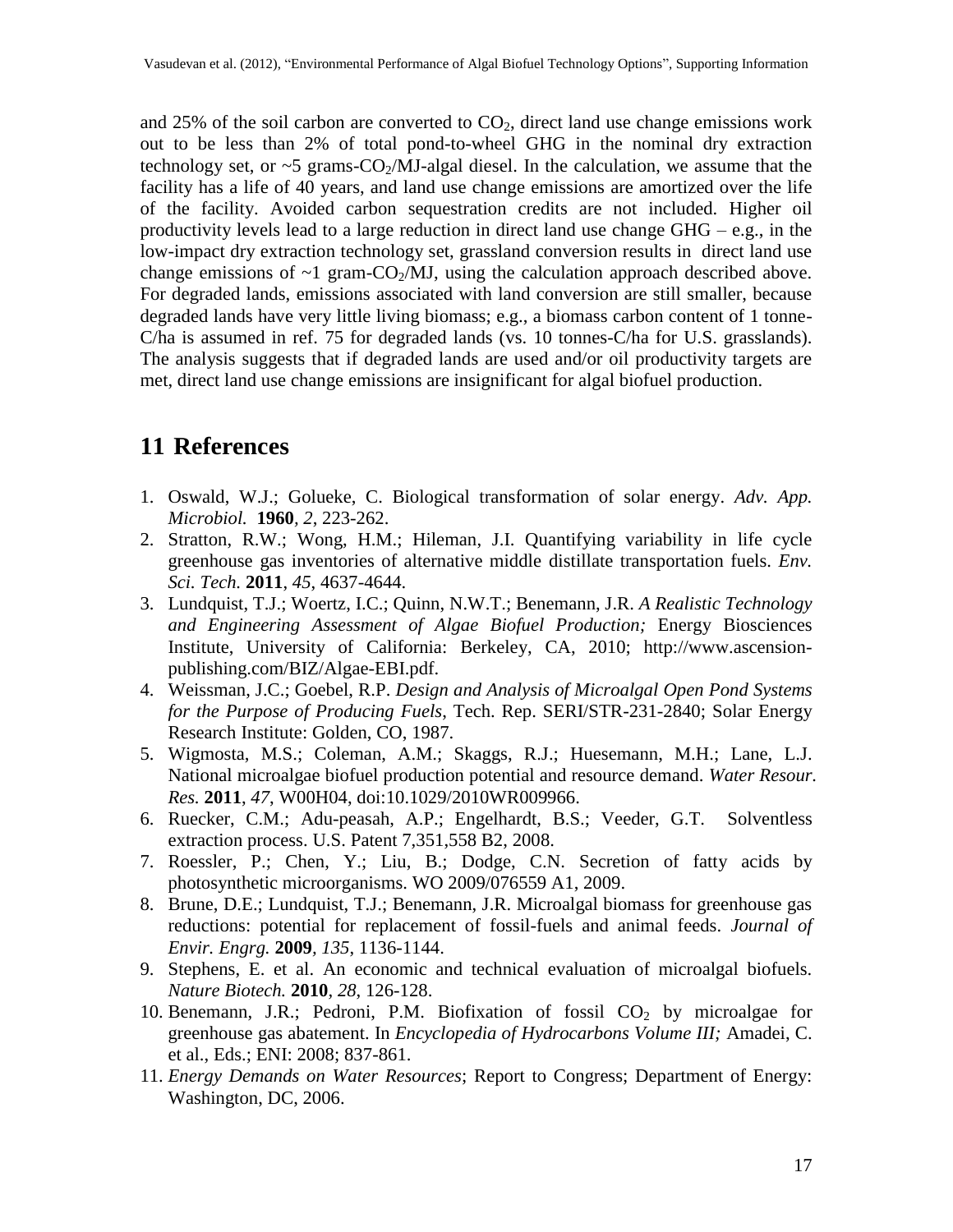- <span id="page-17-3"></span>12. Wu, M.; Mintz, M.; Arora, S.; Wang, M. *Consumptive Water Use in the Production of Ethanol and Petroleum Gasoline*, Tech. Rep. ANL/ESD-09-1; Argonne National Laboratory: Argonne, IL, 2009.
- <span id="page-17-10"></span>13. *Water Implications of Biofuels Production in the United States;* National Research Council; National Academies Press: Washington, DC, 2008.
- <span id="page-17-0"></span>14. Lardon, L.; Helias, A.; Sialve, B.; Steyer, J.; Bernard, O. Life-cycle assessment of biodiesel production from microalgae. *Environ. Sci. Technol.* **2009**, *43*, 6475-6481.
- 15. Kadam, K.L. *Microalgae Production from Power Plant Flue Gas: Environmental Implications on a Life Cycle Basis*, Tech. Rep. NREL/TP-510-29417; National Renewable Energy Laboratory: Golden, CO, 2001.
- 16. Sander, K.; Murthy, G.S. Life cycle analysis of algae biodiesel. *Int. J. Life Cycle Assess.* **2010**, *15*, 704-714.
- 17. Stephenson, A.L. et al. Life-cycle assessment of potential algae biodiesel production in the United Kingdom: a comparison of raceways and air-lift tubular bioreactors. *Energy Fuels* **2010***, 24*, 4062-4077.
- 18. Campbell, P.K.; Beer, T.; Batten, D. Life cycle assessment of biodiesel production from microalgae in ponds. *Bioresour. Technol.* **2010***, 102*, 50-56.
- <span id="page-17-8"></span>19. Clarens, A.F.; Resurreccion, E.P.; White, M.A.; Colosi, L.M. Environmental life cycle comparison of algae to other bioenergy feedstocks. *Environ. Sci. Technol.* **2010**, *44*, 1813-1819.
- 20. Vera-Morales, M.; Schafer, A. *Fuel-cycle Assessment of Alternative Aviation Fuels*, Tech. Rep. Omega, 2009; available online at [www.omega.mmu.ac.uk.](http://www.omega.mmu.ac.uk/)
- 21. Jorquera, O.; Kiperstok, A.; Sales, E.A.; Embirucu, M.; Ghirardi, M.L. Comparative energy life-cycle analyses of microalgal biomass production in open ponds and photobioreactors. *Bioresour. Technol.* **2010**, *101*, 1406-1413.
- 22. Batan, L.; Quinn, J.; Wilson, B.; Bradley, T. Net energy and greenhouse gas emission evaluation of biodiesel derived from algae. *Environ. Sci. Technol.* **2010**, *44*, 7975- 7980.
- <span id="page-17-7"></span>23. Luo, D. et al. Life cycle energy and greenhouse gas emissions for an ethanol production process based on blue green algae. *Environ. Sci. Technol.* **2010**, *44*, 8670- 8677.
- <span id="page-17-1"></span>24. Stratton, R.; Wong, H.; Hileman, J.I. *Life Cycle Greenhouse Gas Emissions from Alternative Jet Fuels,* PARTNER Project 28 report Version 1.1; MIT: Cambridge, MA, 2010;

<http://web.mit.edu/aeroastro/partner/projects/project28.html>

- <span id="page-17-2"></span>25. *Renewable Fuel Standard Regulatory Impact Analysis*, Tech. Rep. EPA-420-R-10- 006; U.S. EPA: 2010;<http://www.epa.gov/otaq/renewablefuels/420r10006.pdf>
- <span id="page-17-4"></span>26. King, C.W.; Webber, M.E. Water intensity of transportation. *Environ. Sci. Technol.* **2008**, *42*, 7866-7872.
- <span id="page-17-9"></span>27. King, C.W.; Webber, M.E. The water intensity of the plugged-in automotive economy. *Environ. Sci. Technol.* **2008**, *42*, 4305-4311.
- 28. Chiu, Y.W.; Walseth, B.; Suh, S. Water embodied in bioethanol in the United States. *Environ. Sci. Technol.* **2009**, *43*, 2688-2692.
- <span id="page-17-5"></span>29. Harto, C.; Meyers, R.; Williams, E. Life cycle water use of low-carbon transport fuels. *Energy Policy* **2010**, *38*, 4933-4944.
- <span id="page-17-6"></span>30. International Standards Organization, ISO 14044 :2006; ISO: Switzerland, 2006.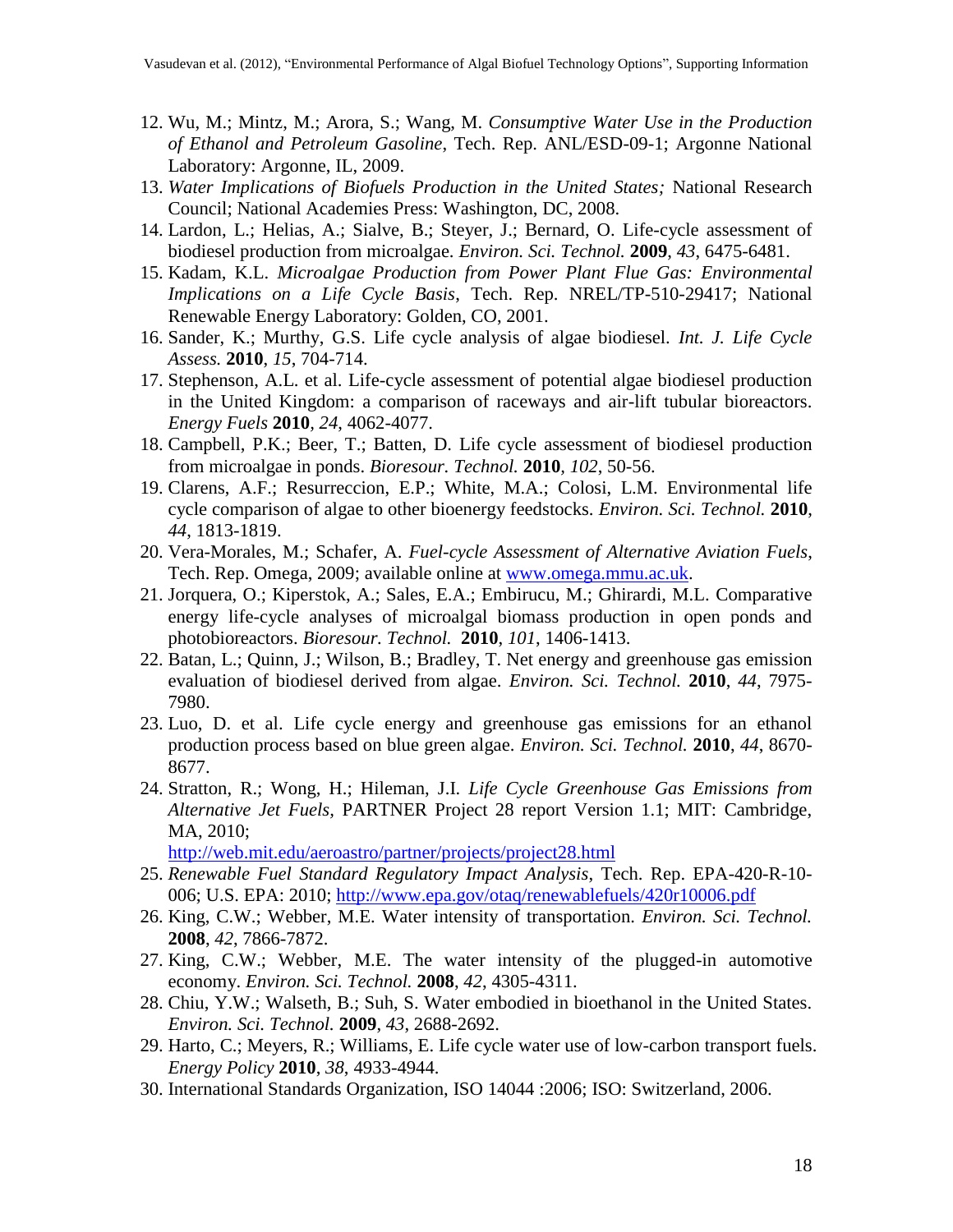- <span id="page-18-0"></span>31. Bauman, H.; Tillman, A. *The Hitchhikers Guide to LCA*; Studentlitteratur AB: Lund, Sweden, 2004.
- <span id="page-18-1"></span>32. GREET Ver. 1.8b; [http://www.transportation.anl.gov/modeling\\_simulation/GREET/](http://www.transportation.anl.gov/modeling_simulation/GREET/) (downloaded Sep 2008).
- <span id="page-18-2"></span>33. GHGenius Version 3.16; <http://www.ghgenius.ca/> (accessed Sep 2008).
- <span id="page-18-3"></span>34. California ARB LCFS; <http://www.arb.ca.gov/fuels/lcfs/lcfs.htm> (accessed Sep 2008).
- <span id="page-18-4"></span>35. Brinkman, N.; Wang, M.; Weber, T.; Darlington, T. *Well-to-wheel Analysis of Advanced Fuel Vehicle Systems – a North American Study of Energy Use, Greenhouse Gas Emissions, and Criteria Pollutant Emissions*; Argonne National Laboratory: Argonne, IL, 2005; [http://www.transportation.anl.gov/pdfs/TA/339.pdf\)](http://www.transportation.anl.gov/pdfs/TA/339.pdf).
- <span id="page-18-5"></span>36. Frank, E.; Elgowainy, A.; Palou-Rivera, I.; Wang, M.; Han, J. Lifecycle assessment tools for algal biofuels. AIChE Spring Meeting, March 2011.
- <span id="page-18-6"></span>37. National Renewable Energy Laboratory; <http://www.nrel.gov/gis/solar.html> (accessed March 2011).
- <span id="page-18-7"></span>38. National Oceanic and Atmospheric Administration; <http://www.ncdc.noaa.gov/oa/mpp/freedata.html> (accessed March 2011).
- <span id="page-18-8"></span>39. U.S. Energy Information Administration; <http://eia.gov/cneaf/electricity/page/capacity/capacity.html> (accessed March 2011).
- <span id="page-18-9"></span>40. Woods, M.C. et al. *Cost and Performance Baseline for Fossil Energy Plants*, Tech. Rep. DOE/ NETL-2007/1281; National Energy Technology Laboratory: 2007.
- <span id="page-18-10"></span>41. Sheehan, J.; Camobreco, V.; Duffield, J.; Graboski, M.; Shapouri, H. *Life Cycle Inventory of Biodiesel and Petroleum Diesel for Use in an Urban Bus*, Tech. Rep. NREL-SR-580-24089; National Renewable Energy Laboratory: Golden, CO, 1998.
- <span id="page-18-11"></span>42. Vendor data; for example, see [http://www.water.siemens.com/en/products/sludge\\_biosolids\\_processing/sludge\\_drye](http://www.water.siemens.com/en/products/sludge_biosolids_processing/sludge_dryers/Pages/drying_beltdryer.aspx) [rs/Pages/drying\\_beltdryer.aspx](http://www.water.siemens.com/en/products/sludge_biosolids_processing/sludge_dryers/Pages/drying_beltdryer.aspx)
- <span id="page-18-12"></span>43. Vaswani, S. *Biodiesel from Algae;* Process Economics Program Review 2009-9; SRI Consulting: Menlo Park, CA, 2009.
- 44. Czartoski, T.J.; Perkins, R.; Villaneuva, J.L.; Richards, G. Algae biomass fractionation. U.S. Patent Application 2010/0233761, 2010.
- <span id="page-18-13"></span>45. D"Addario, E.N.; Capuano, F.; D"Angeli, E.; Medici, R. Process for the extraction of fatty acids from algal biomass. WO 2010/00416 A1, 2010.
- <span id="page-18-14"></span>46. *Risk Management Program Guidance for Offsite Consequence Analysis*, Tech. Rep. 550-B-99-009; U.S. EPA: 1999.
- <span id="page-18-15"></span>47. Huo, H.; Wang, M.; Bloyd, C.; Putsche, V. Life cycle assessment of energy use and greenhouse gas emissions of soybean-derived biodiesel and renewable fuels. *Environ. Sci. Technol.* **2008**, *43*, 750-756.
- <span id="page-18-16"></span>48. Huo, H.; Wang, M.; Bloyd, C.; Putsche, V. *Life Cycle Assessment of Energy and Greenhouse Gas Effects of Soybean-derived Biodiesel and Renewable Fuels*, Tech. Rep. ANL/ESD/08-2; Argonne National Laboratory: Argonne, IL, 2008.
- <span id="page-18-17"></span>49. Vesilind, P.A. *Wastewater Treatment Plant Design*; IWA Publishing: VA, 2003.
- <span id="page-18-18"></span>50. Cuellar, A.D. & Webber, M.E. Cow power: the energy and emissions benefits of converting manure to biogas. *Environ. Res. Lett.* **2009**, *3*, 034002.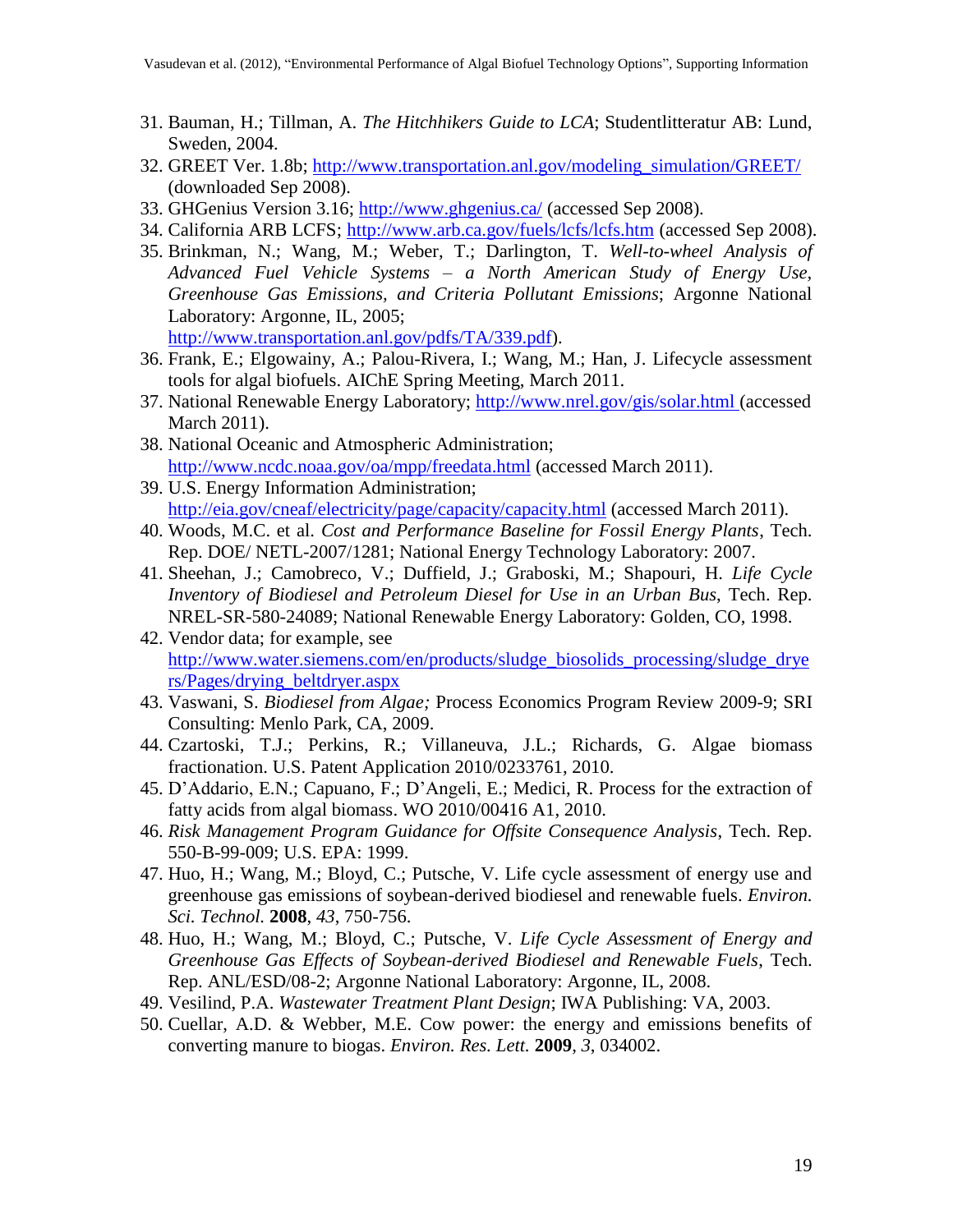- <span id="page-19-0"></span>51. Koornneef, J.; van Kuelen, T.; Faaij, A.; Turkenburg, W. Life cycle assessment of a pulverized coal power plant with post-combustion capture, transport and storage of CO2. *Int. J Greenh. Gas Con.* **2008,** *2*, 448-467.
- <span id="page-19-1"></span>52. McCollum, D.L. & Ogden, J.M. *Techno-economic Models for CO<sup>2</sup> Compression, Transport and Storage*, Tech. Rep. UCD-ITS-RR-06-14; Institute of Transportation Studies, University of California: Davis, CA, 2006.
- <span id="page-19-2"></span>53. Huntley, M.E.; Redalje, D.G.  $CO<sub>2</sub>$  mitigation and renewable oil from photosynthetic microbes: A new appraisal. *Mitig. Adapt. Strat. Glob. Change* **2007**, *12*, 573-608.
- <span id="page-19-7"></span>54. Becker, E.W. Micro-algae as a source of protein. *Biotechnol. Adv.* **2007**, *25*, 207-210.
- 55. Becker, E.W. *Microalgae: Biotechnology and Microbiology*; Cambridge University Press: Cambridge, U.K., 1994.
- 56. Chisti, Y. Biodiesel from microalgae. *Biotechnol. Adv.* **2007**, *25*, 294-306.
- 57. Feinberg, D.; Karpuk, M. *CO<sup>2</sup> Sources for Microalgae Based Liquid Fuel Production,* Tech. Rep. SERI/TR-232-3820; Solar Energy Research Institute: Golden, CO, 1990.
- 58. Feinberg, D. *Fuel Options from Microalgae with Representative Chemical Compositions*, Tech. Rep. SERI/TR-231-2427; Solar Energy Research Institute: Golden, CO, 1984.
- <span id="page-19-3"></span>59. Burlew, J.S. *Algal Culture: From Laboratory to Pilot Plant;* Carnegie Institution of Washington: Washington, DC, 1976.
- <span id="page-19-8"></span>60. Borwitzka, M.A. Commercial production of microalgae: ponds, tanks, tubes and Fermenters. *J Biotechnol.* **1999**, *70*, 313-321.
- 61. Weissman, J.C.; Goebel, R.P. Photobioreactor design: mixing, carbon utilization and oxygen accumulation. *Biotechnol. Bioeng.* **1988**, *31*, 336-344.
- 62. Weissman, J.C.; Benemann, J.R. Biomass recycling and species competition in continuous cultures. *Biotechnol. Bioeng.* **1979**, *XXI*, 627-648.
- 63. Weissman, J.C.; Tillett, D.M.; Goebel, R.P. *Design and Operation of an Outdoor Microalgae Test Facility*, Tech. Rep. SERI/STR-232-3569; Solar Energy Research Institute: Golden, CO, 1989.
- <span id="page-19-9"></span>64. Sheehan, J.; Dunahay, T.; Benemann, J.; Roessler, P. *A Look Back at the U.S. Department of Energy's Aquatic Species Program: Biodiesel from Algae*, Tech. Rep. TP-580-24190; National Renewable Energy Laboratory: Golden, CO, 1998.
- <span id="page-19-4"></span>65. Ecoinvent Center. Ecoinvent database; <http://www.ecoinvent.org/> (accessed Jan 2010).
- <span id="page-19-10"></span>66. Engineering Toolbox; <http://www.engineeringtoolbox.com/> (accessed Sep 2009).
- <span id="page-19-11"></span>67. *Study on Improving the Energy Efficiency of Pumps,* Tech. Rep. AEAT-6559/v 5.1; European Commission: 2001.
- <span id="page-19-5"></span>68. Robertson, D.E. et al. A new dawn for industrial photosynthesis. *Photosynth. Res.* **2011***, 107*, 269-277.
- <span id="page-19-6"></span>69. Wetzel, R.G. *Limnology*; Academic Press: San Diego, CA, 2001.
- <span id="page-19-12"></span>70. Gerdes, K.; Nichols, C. *Water Requirements for Existing and Emerging Thermoelectric Plant Technologies*, Tech. Rep. DOE/NETL-402/080108; National Energy Technology Laboratory: 2009.
- <span id="page-19-13"></span>71. Wu, M.; Peng, M.J. *Developing a Tool to Estimate Water Use in Electric Power Generation in the United States*, Tech. Rep. ANL/ESD/11-2; Argonne National Laboratory: Argonne, IL, 2010.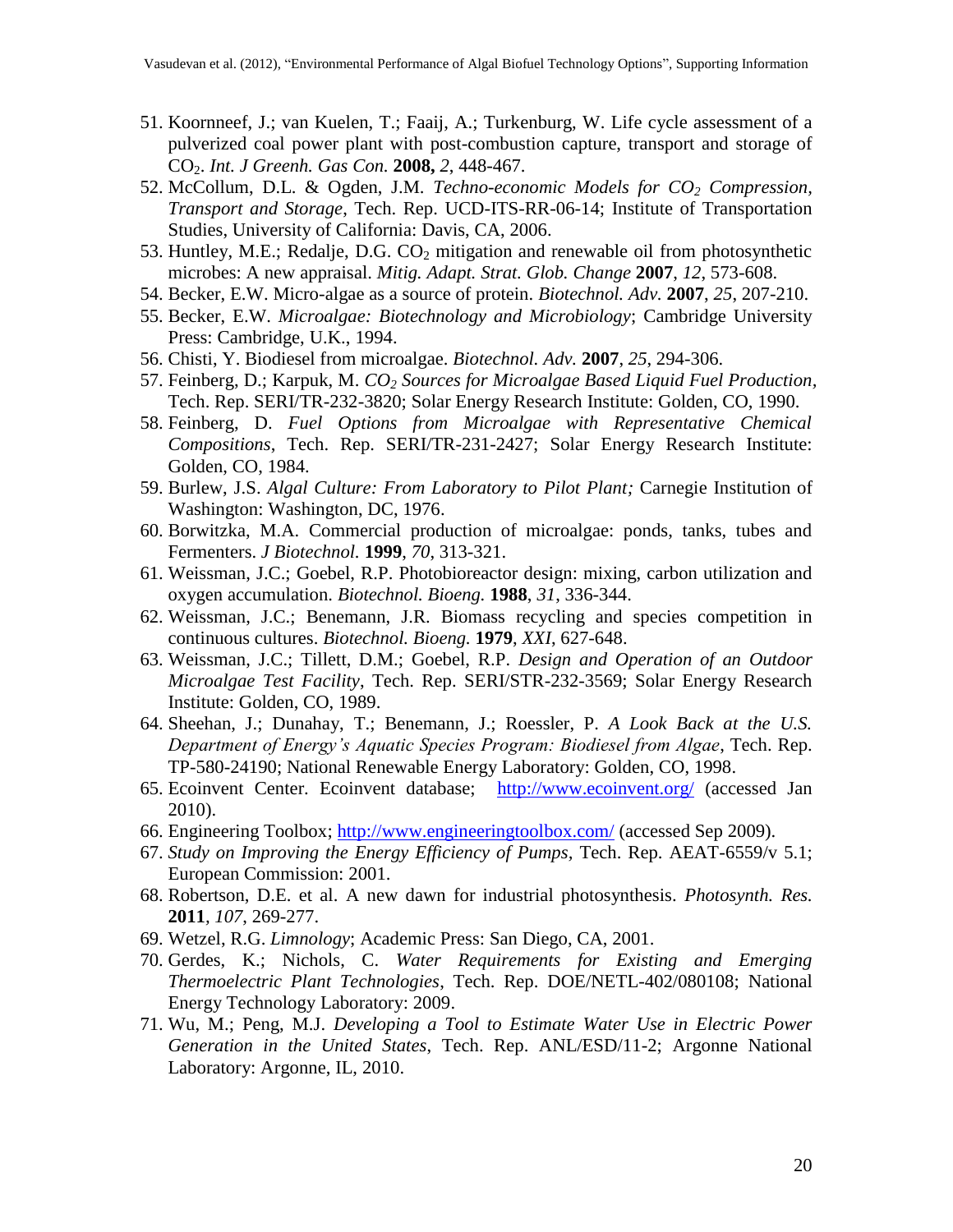- <span id="page-20-0"></span>72. Texas Water Data Services; <http://data.crwr.utexas.edu/txevap.html> (accessed March 2011).
- <span id="page-20-1"></span>73. Wu, M.; Mintz, M.; Wang, M.; Arora, S.; Peng, J. Water is key to sustainability of energy production. Life Cycle Assessment IX poster, 2009; Available online:<http://lcacenter.org/lca9/presentations/292.jpg>
- <span id="page-20-2"></span>74. Searchinger, T. et al. Use of U.S. croplands for biofuels increases greenhouse gases through emissions from land use change. *Science* **2008***, 319*, 1238-1240.
- <span id="page-20-3"></span>75. Gibbs H.K. et al. Carbon payback times for crop-based biofuel expansion in the tropics: the effects of changing yield and technology. *Environ. Res. Lett.* **2008**, *3*, 034001, doi:10.1088/1748-9326/3/3/034001.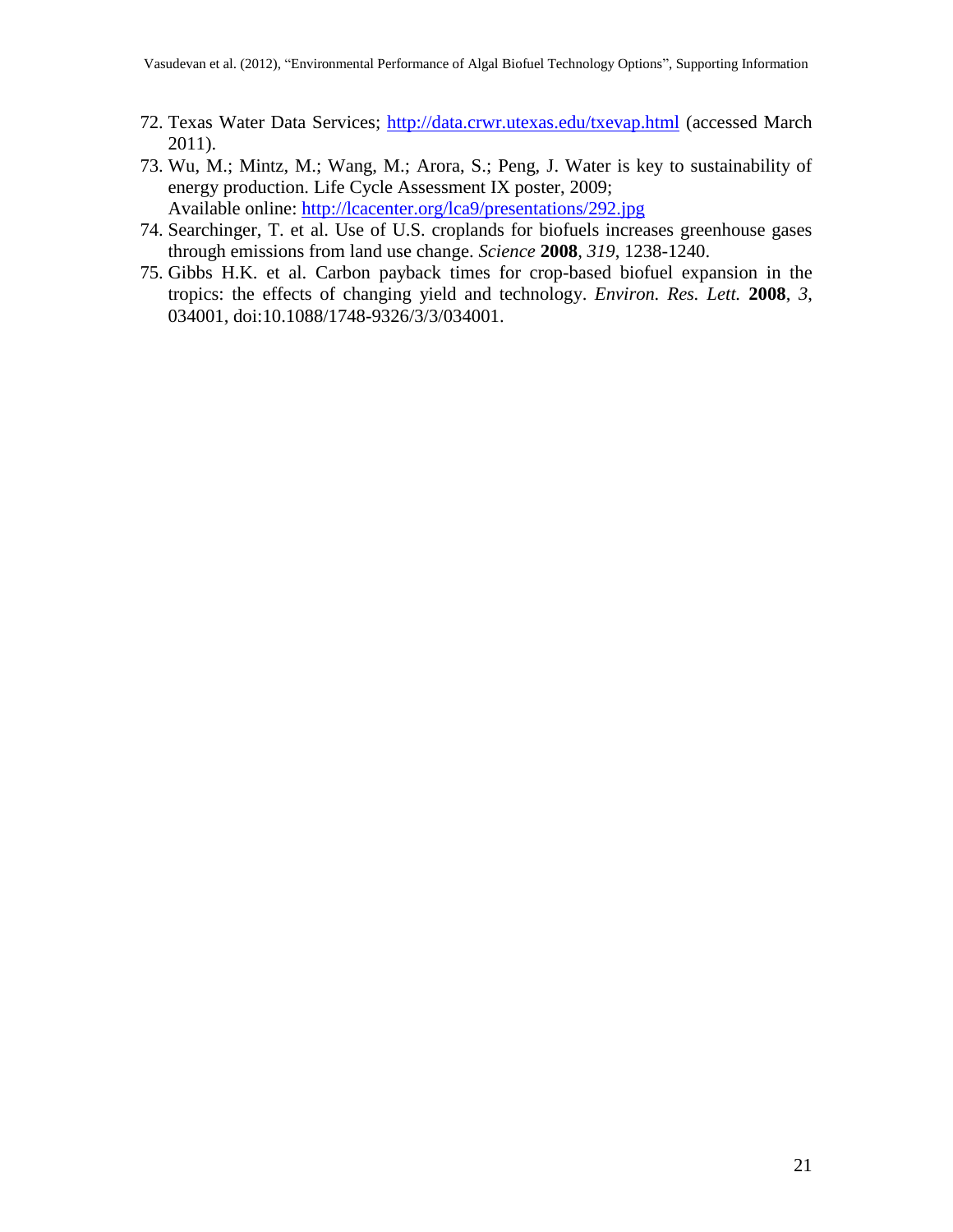### **Supporting Figures**



**Figure S1: Life-cycle assessment framework for a generic product.** Two of the key stages of LCA are shown – life-cycle inventory (LCI) and life-cycle impact assessment (LCIA). In LCI, material, energy and environmental flows are compiled for each lifecycle stage. In LCIA, the impacts of environmental releases, such as GHG, are assessed.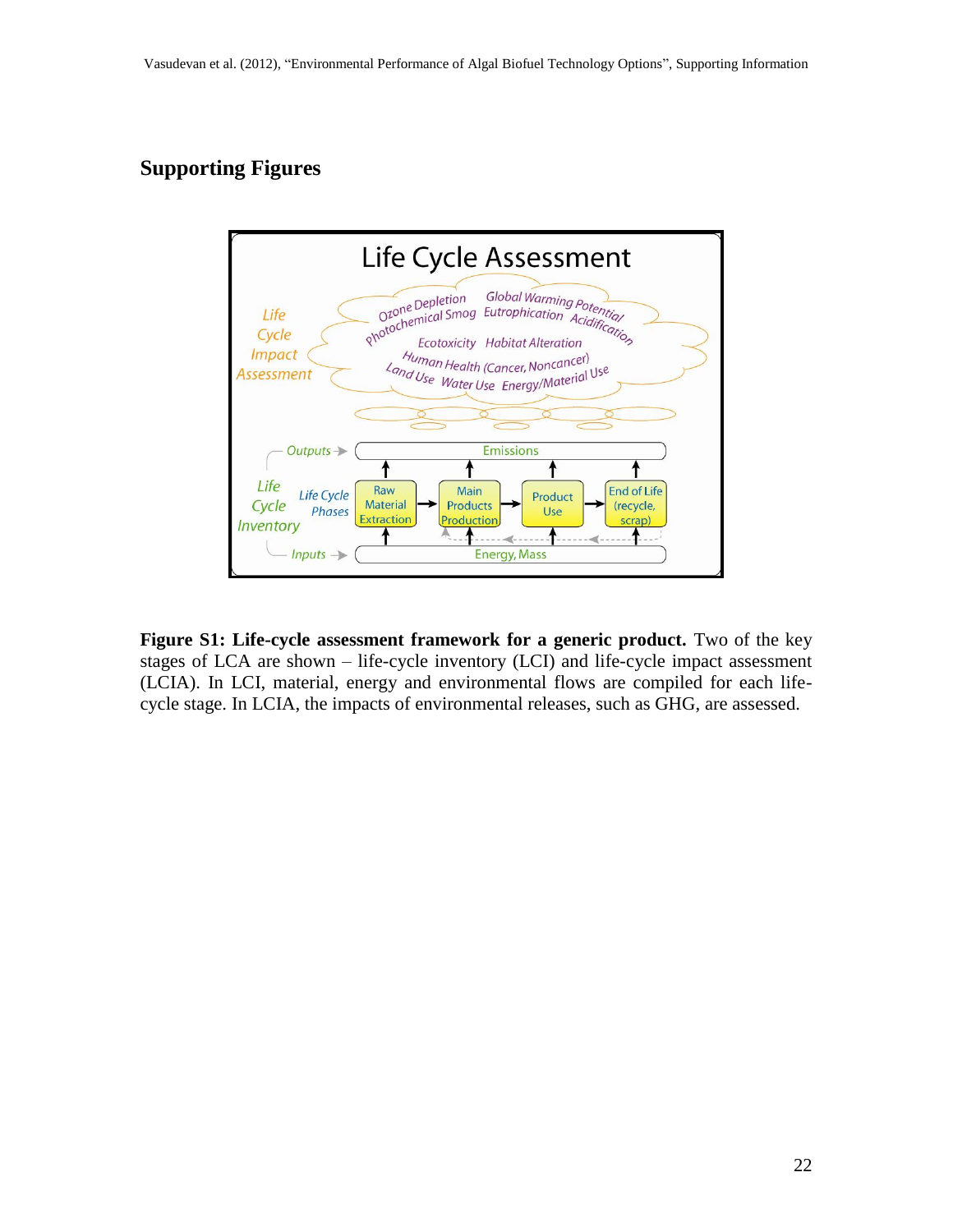

**Figure S2: Layout of algae pond system (not to scale).** The system has a total of 40 growth ponds, each with an area of 10 ha. Total growth pond area is 400 ha. Each raceway pond has two channels, with a length ~1 km each. Each channel has a width of ~48 m. Pond depth is 30 cm. Primary and secondary harvesting (dewatering) units are nominally positioned as shown. Total land area for the facility is estimated to be ~450 ha.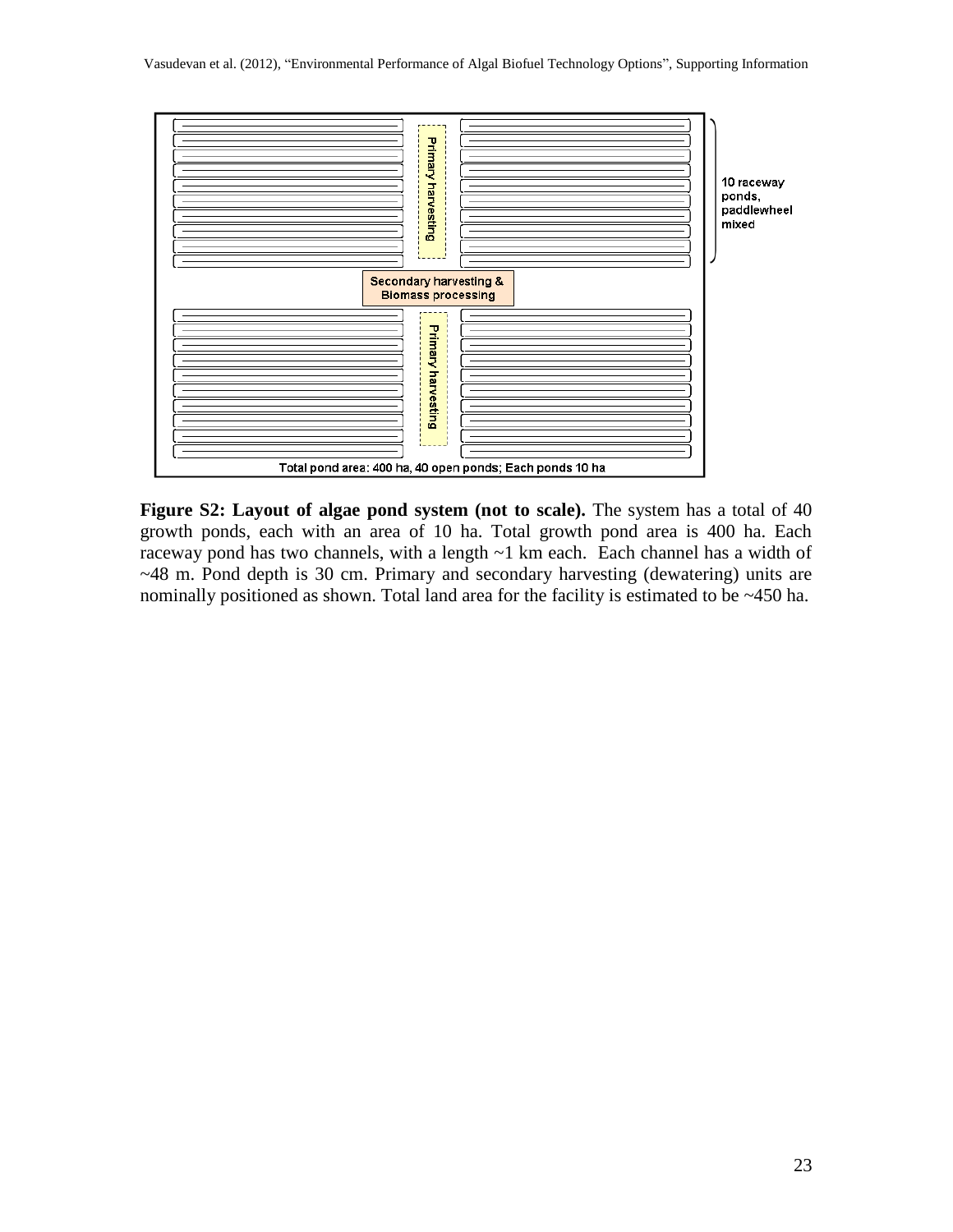

**Figure S3: Overview of calculation methodology adopted for the GHG calculations.**  Pond area is fixed and algae biomass productivity and composition are inputs to the

model. Energy and material inputs for process units estimated using vendor data and the authors" collective engineering judgment.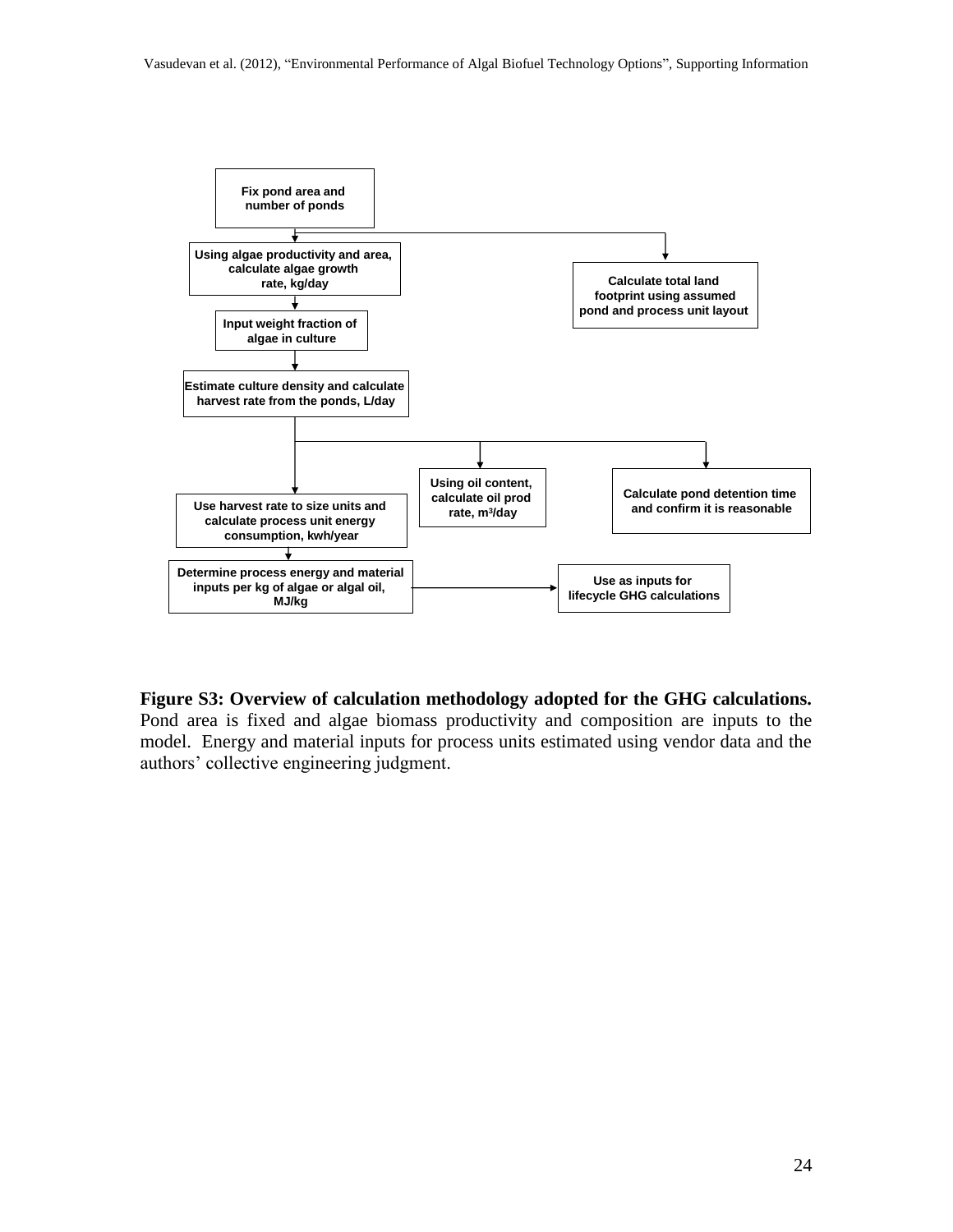

**Figure S4: Energy inputs and outputs for the nominal dry and wet extraction technology sets.** Positive numbers represent energy outflows, negative numbers represent energy inputs. Focus is on algal oil (TAG) production i.e. oil upgrading step is not shown. Different energy forms are treated equivalently in this figure. Estimate for steam consumption in the wet extraction step from ref. [43.](#page-18-12) Primary energy burden in dry extraction is from biomass drying. In these nominal technology sets,  $CO<sub>2</sub>$  supply is not a significant contributor because we have assumed flue gas feed to the ponds (MEA scrubber not required), co-location of the pond-system and the make-up  $CO<sub>2</sub>$  source, and large ducts to distribute the flue gas on-site.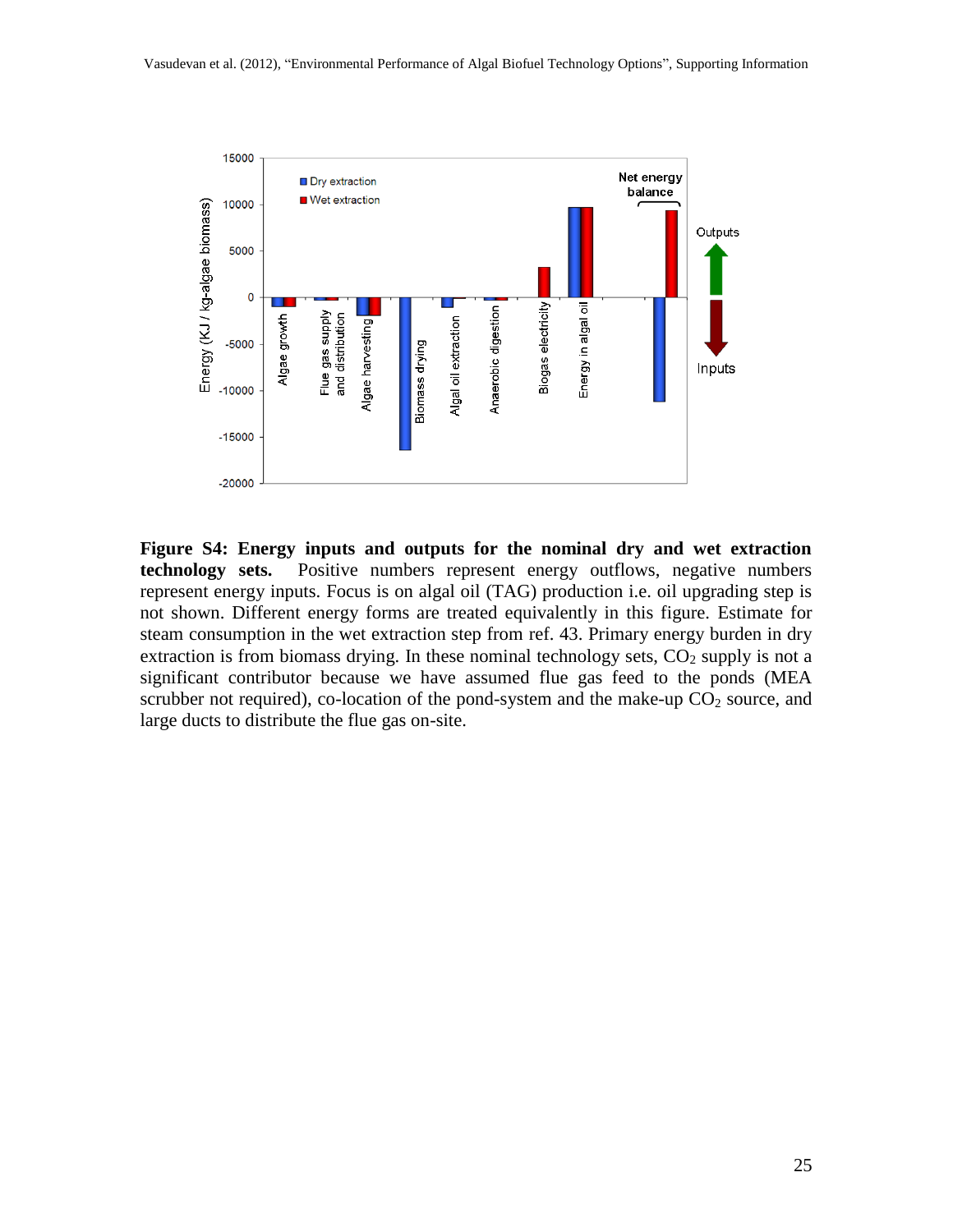

**Figure S5: Energy inputs and outputs for the low-impact, nominal and high-impact dry extraction cases.** Positive numbers represent energy outflows, negative numbers represent energy inputs. Focus is on algal oil (TAG) production i.e. oil upgrading step is not shown. Different energy forms are treated equivalently in this figure. For technology and parameter assumptions, see Table 1 of the main paper. In the high-impact case, pure  $CO<sub>2</sub>$  is fed to the growth ponds – energy debits associated with the MEA capture process on-site are included in the  $CO<sub>2</sub>$  supply and distribution category, while the debits associated with capturing make-up  $CO<sub>2</sub>$  are shown as a separate category (off-site  $CO<sub>2</sub>$ ) capture).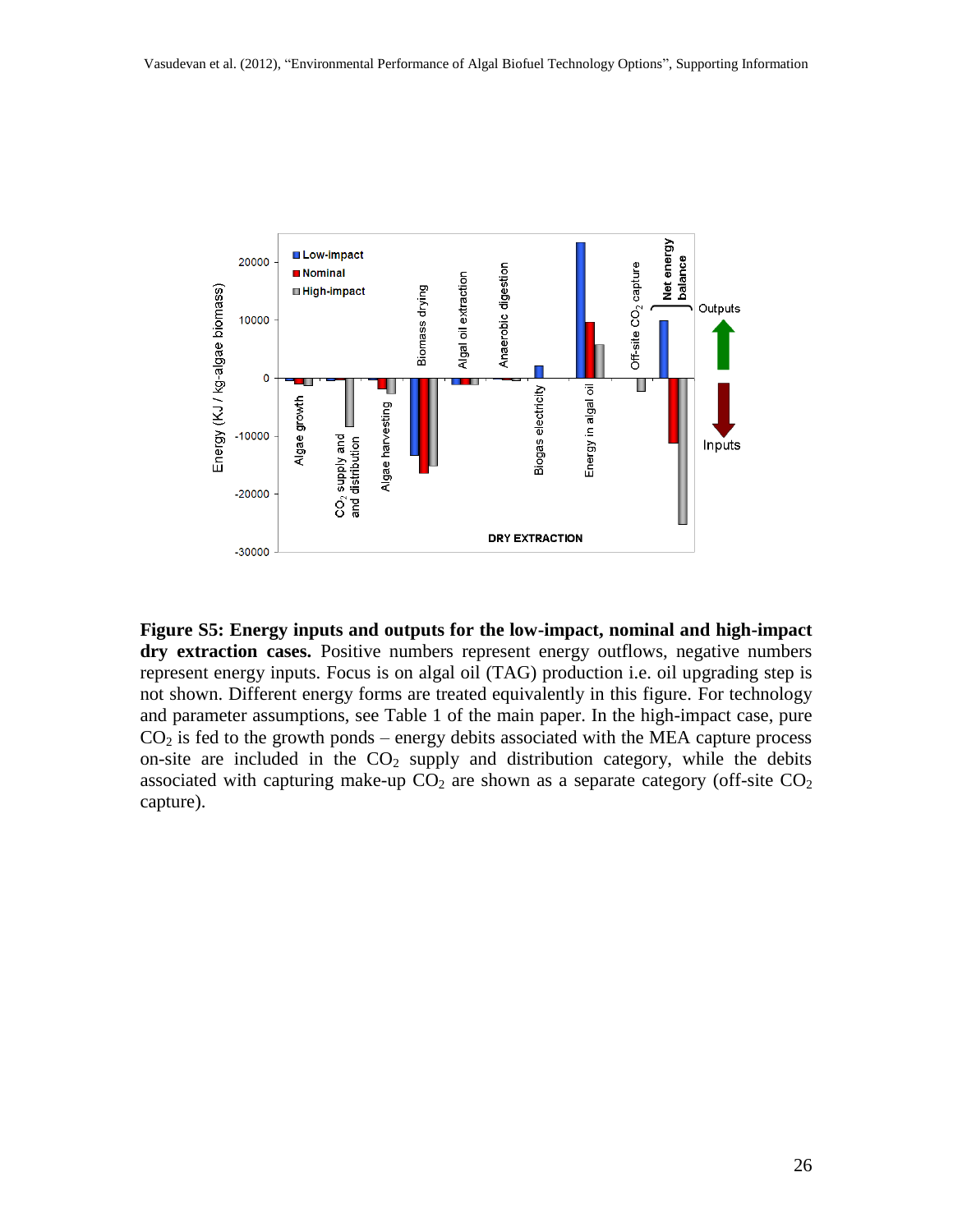

**Figure S6: Pond-to-wheel GHG estimates for the nominal technology sets (left); parameter / scenario assessment for nominal secretion (right).** Productivity and process technology assumptions for the nominal secretion technology set are in Table S10. A local sensitivity analysis was deemed appropriate because trends in GHG are largely independent of parameter coupling. Note that in the figure to the right, 'meal' refers to the residual biomass harvested from the ponds.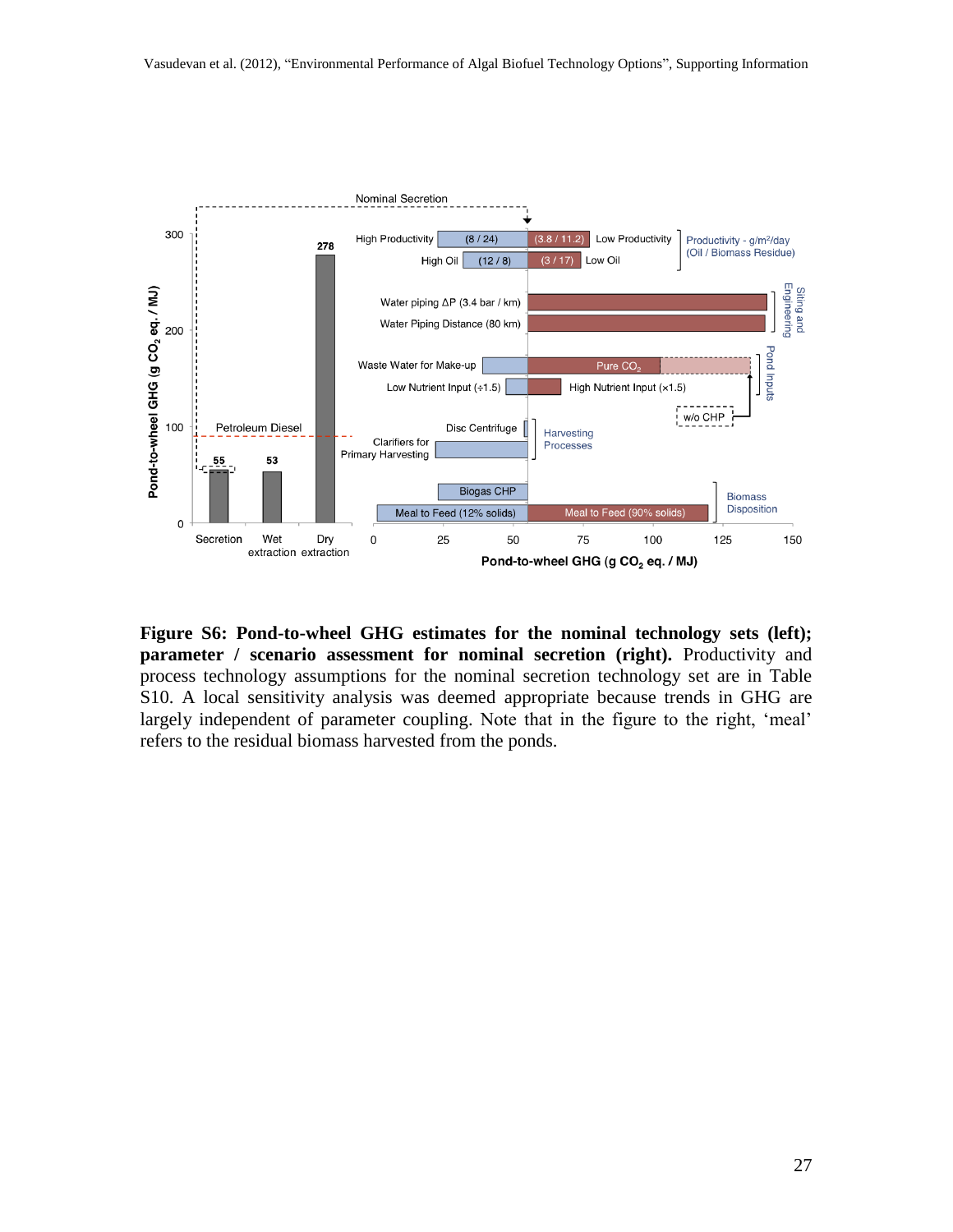### **Supporting Tables**

|                                             | Luo et al.<br>(23)        | Batan et al.<br>(22)          | Stephenson et al.<br>(17)     | Sander et al.<br>(16)         | Clarens et al.<br>(19)            | Lardon et al.<br>(14)                |
|---------------------------------------------|---------------------------|-------------------------------|-------------------------------|-------------------------------|-----------------------------------|--------------------------------------|
| Primary product                             | Ethanol                   | Biodiesel                     | Biodiesel                     | Biodiesel                     | Algal biomass                     | Biodiesel                            |
| Co-product (s)                              | None                      | Residual<br>biomass, glycerin | Glycerin,<br>electricity      | Residual biomass              | None                              | Residual<br>biomass.<br>glycerin     |
| Co-product<br>valuation                     | N/A                       | Displacement                  | Market value.<br>Displacement | Displacement                  | N/A                               | Energy w/<br>correction              |
| Reactor system<br>for algae growth          | PBR                       | <b>PBR</b>                    | Pond & PBR                    | Pond                          | Pond                              | Pond                                 |
| Oil recovery                                | Secretion                 | Extraction                    | Extraction                    | Extraction                    | N/A                               | Extraction                           |
| <b>Biomass</b><br>harvesting                | None                      | Centrifuge                    | Flocculation &<br>Centrifuge  | Centrifuge or<br>filter press | Flocculation &<br>Centrifuge      | Flocculation &<br>rotary press       |
| Is biomass<br>dewatered by<br>drying?       | N/A                       | No                            | No                            | Yes                           | No                                | Yes (in dry<br>extraction)           |
| Are nutrients<br>recycled?                  | No                        | No                            | No (in base)                  | No                            | No                                | No                                   |
| <b>Biomass</b><br>productivity              | N/A                       | 25 g/m <sup>2</sup> /day      |                               | ٠                             | 34.5-47.1 Mg/ha<br>(annual yield) | 19.25-24.75<br>g/m <sup>2</sup> /day |
| Algal oil content<br>(wt. %)                | N/A                       | 50                            | 40                            | 30                            |                                   | 17.5-38.5                            |
| Oil productivity<br>(m <sup>3</sup> /ha/yr) | ~56                       | $-50$                         | $-44$                         | $\overline{a}$                | N/A                               | $~13-38$                             |
| $CO2$ feed                                  | Flue gas to<br>carbonator | 2% in air                     | Flue gas                      | Flue gas                      | Pure                              | Pure                                 |
| $CO2$ production<br>debit                   | No                        | No                            | No                            | No                            | Yes                               | No                                   |

**Table S1: Recent studies on the environmental performance of algae.** We estimated oil productivity values from biomass productivity and oil content in the studies where the parameter was not reported explicitly. Significant disparity in underlying assumptions is evident. This makes a consistent comparison of past work challenging.

| <b>Parameter description</b> | Weight, grams/kg-dry algae | LHV, MJ/kg |
|------------------------------|----------------------------|------------|
| Total lipids                 | 350                        | 39         |
| Carbohydrates                | 200                        |            |
| Proteins                     | 450                        |            |

**Table S2: Algae composition in the nominal dry and wet extraction technology sets.**  Weights shown are per kg of dry algal biomass. In the nominal cases, the extractable lipid fraction is assumed to be 250 grams / kg-dry algae. The extractable lipids are assumed to be in the form of triacylglycerides.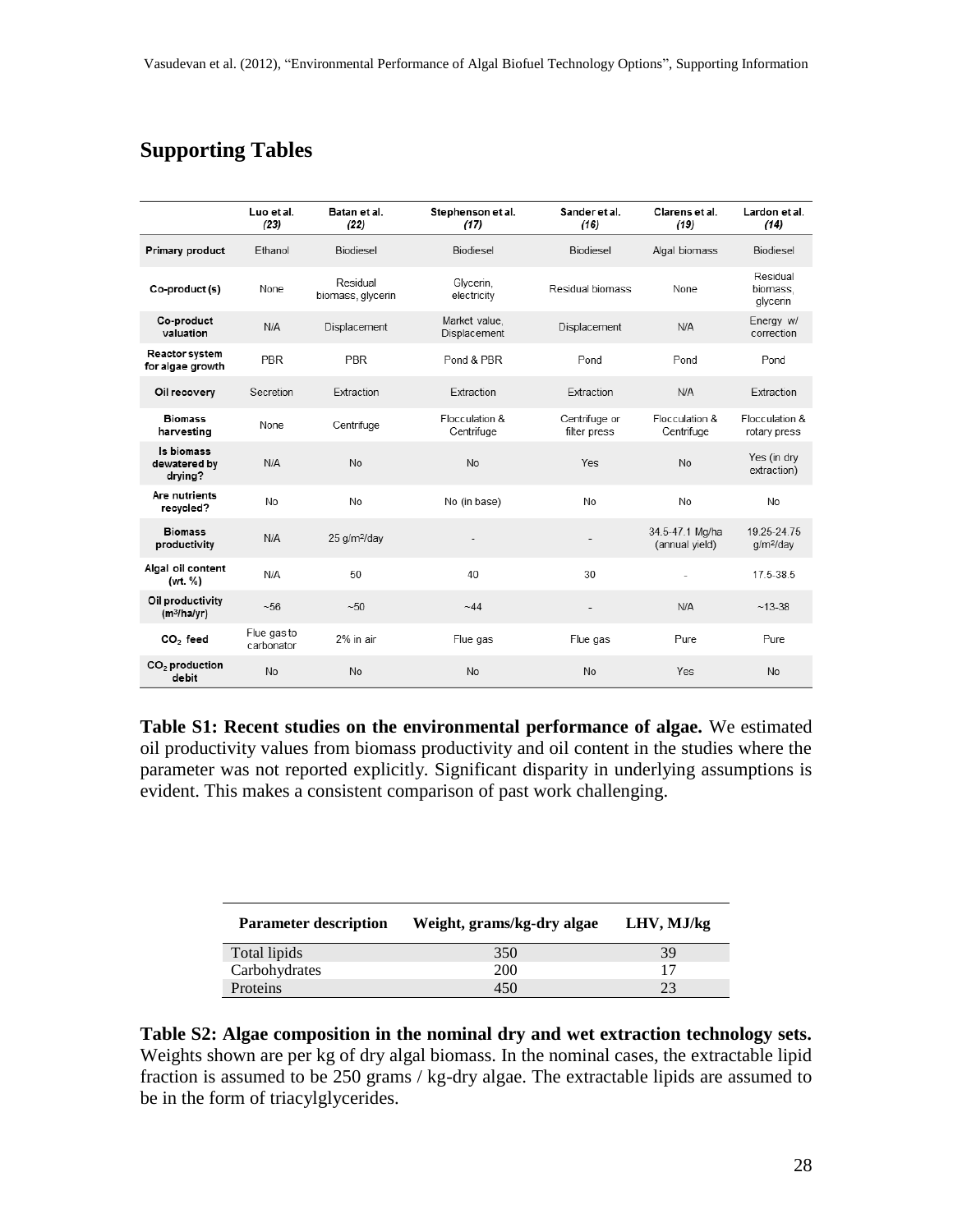| <b>Parameter description</b>        | <b>Nominal value</b>           | <b>Units</b>  |
|-------------------------------------|--------------------------------|---------------|
| Algae biomass productivity          | 20                             | $g/m^2$ /day  |
| Algae steady state<br>concentration | 300                            | ppm           |
| Pond detention time<br>(calculated) | 4.7                            | days          |
| Total oil content                   | 35                             | $\frac{0}{0}$ |
| Extractable oil content             | 25                             | $\%$          |
| Oil extraction efficiency           | 70                             | $\%$          |
| Overall pond mixing efficiency      | 42                             | $\%$          |
| Total $CO2$ input (calculated)      | 2.1                            | kg/kg-algae   |
| $CO2$ feed type                     | Flue gas, 13 mole% $CO2$       |               |
| Make-up $CO2$ transport             | 8 (in essence, co-<br>located) | km            |
| Pond $CO2$ capture efficiency       | 90                             | $\%$          |
| Culture medium salinity             | 40                             | ppt           |
| Make-up water salinity              | 20                             | ppt           |
| Pond evaporation rate               | 0.5                            | cm/day        |
| Blowdown ratio                      | 1                              |               |
| Make-up water transport             | 8                              | km            |

**Table S3: Algae growth and pond system assumptions in the nominal extraction technology sets.** [3,](#page-16-3)[4](#page-16-4)[,40,](#page-18-9) [54,](#page-19-7) [60-](#page-19-8)[64](#page-19-9) We have assumed that the algae facility and the make-up  $CO<sub>2</sub>$  source are co-located. Culture medium is saline with brackish make-up to compensate for losses associated with evaporation and blowdown. Pond detention time has been chosen to match values that have been reported in the literature. Algae biomass productivity and extractable lipid fraction are based on values that are expected to become viable in the near-to-mid term. Process technology assumptions in Table 1 of the main paper. Additional details on water-related assumptions in Section 9.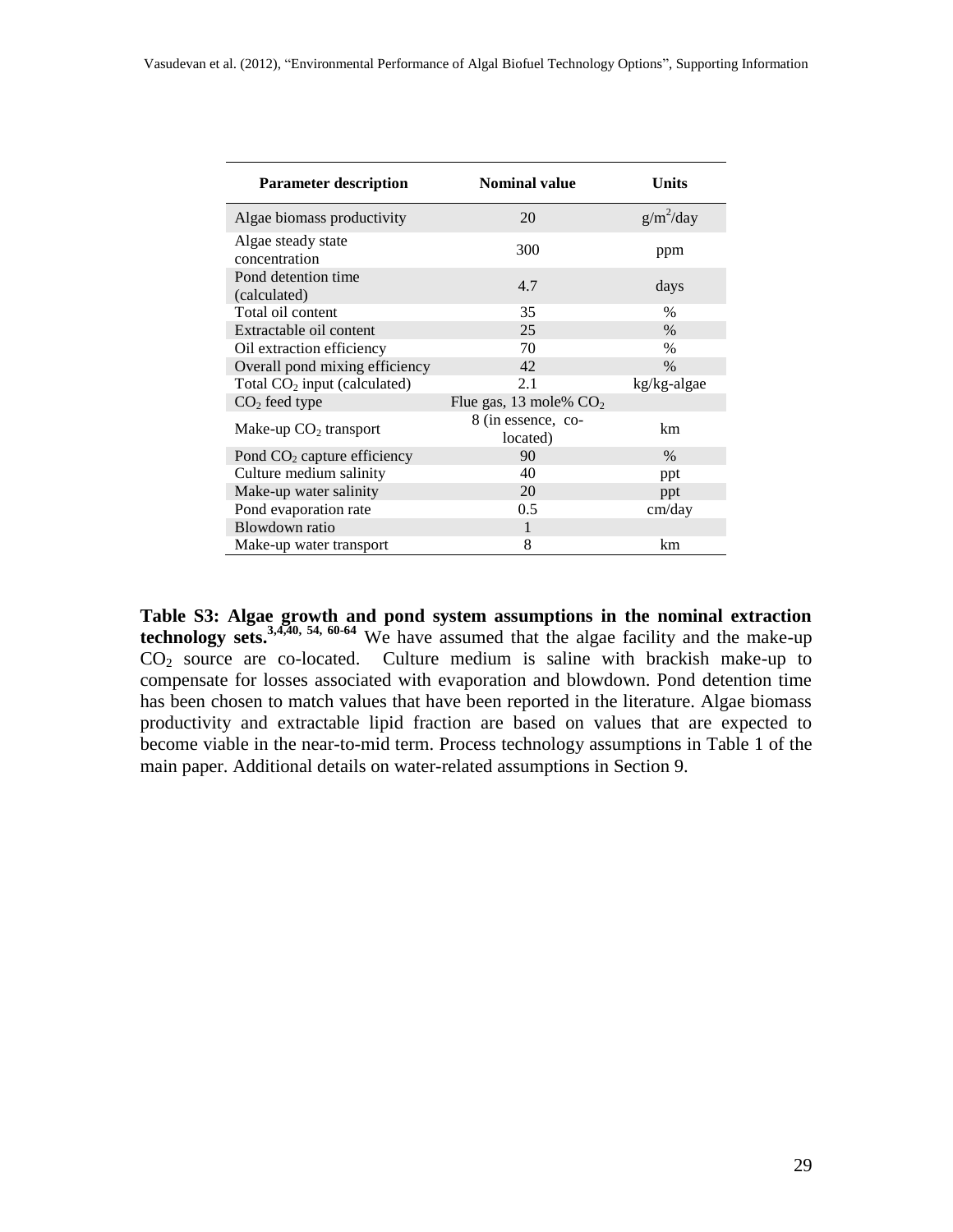| <b>Nutrient</b>             | Amount<br>(grams/kg-biomass) | Source / comments          |
|-----------------------------|------------------------------|----------------------------|
| Nitrogen                    | 100                          |                            |
| Phosphorous                 | 12                           |                            |
| Potassium                   | $\leq 1$                     | Redfield ratios, sea water |
| Magnesium                   | $\lt 1$                      | culture                    |
| Iron                        | 5                            |                            |
| Others                      | $\lt 1$                      |                            |
| <b>Other assumptions</b>    |                              |                            |
| Nutrient use efficiency     | 90%                          | assumed                    |
| Nutrient recycle efficiency | 60%                          | based on ref. 4            |

**Table S4: Nutrient inputs for algae growth.** Inputs are estimated using Redfield ratios, assuming a sea water culture. A nutrient use efficiency of 90% is assumed. 60% of nutrients are recycled via the anaerobic digester effluent stream.

| <b>Parameter description</b>                             | <b>Nominal</b><br>value | <b>Units</b>       | Source / ref.                 |
|----------------------------------------------------------|-------------------------|--------------------|-------------------------------|
| Belt drying system (for dry extraction technology set)   |                         |                    | Vendor inputs,                |
| Heat input                                               | 3367                    | kJ / kg-water      | based on<br>commercial        |
| Biomass concentration at outlet                          | 90                      | wt $%$             | sludge dryers                 |
| 'Wet' extraction                                         |                         |                    |                               |
| Power input                                              | 0.02                    | $kWh / kg$ -algae  | Estimated                     |
| Steam input (process model)                              | 0.68                    | kg / kg-algae      | based on refs.                |
| KOH                                                      | 0.04                    | kg / kg-algae      | 6, 43 $\&$                    |
| Furnace efficiency to generate steam<br>from natural gas | 85                      | $\frac{0}{0}$      | process model<br>calculations |
| Two-stage anaerobic digester                             |                         |                    |                               |
| Biogas yield                                             | $\sim$ 1                | $m^3$ / kg         |                               |
| First stage digester efficiency                          | 60                      | $\frac{0}{0}$      |                               |
| Second stage digester efficiency                         | 10                      | $\frac{0}{0}$      | 49                            |
| Volatile solids (VS) loading                             | 2.5                     | kg VS / $m^3$ .day |                               |
| Mixing power per unit volume of digester                 | 0.01                    | $kW/m^3$           |                               |
| Parameters to calculate pumping load                     |                         |                    |                               |
| Pressure drop in pipelines for water                     | 0.5                     | bar/km             | 66                            |
| Pumping efficiency                                       | 80                      | $\%$               | 67                            |

**Table S5: Parameters for various process units in the nominal extraction technology**  sets. The steam input shown for 'wet' extraction was estimated by the authors using a simple process model; note that the steam input reported in ref. [43](#page-18-12) has been used in the analyses described in the main paper. Inputs for the primary and secondary harvesting units are shown in Table S6. Inputs for dry solvent extraction are in Table S7, while inputs for oil upgrading are in Table S8.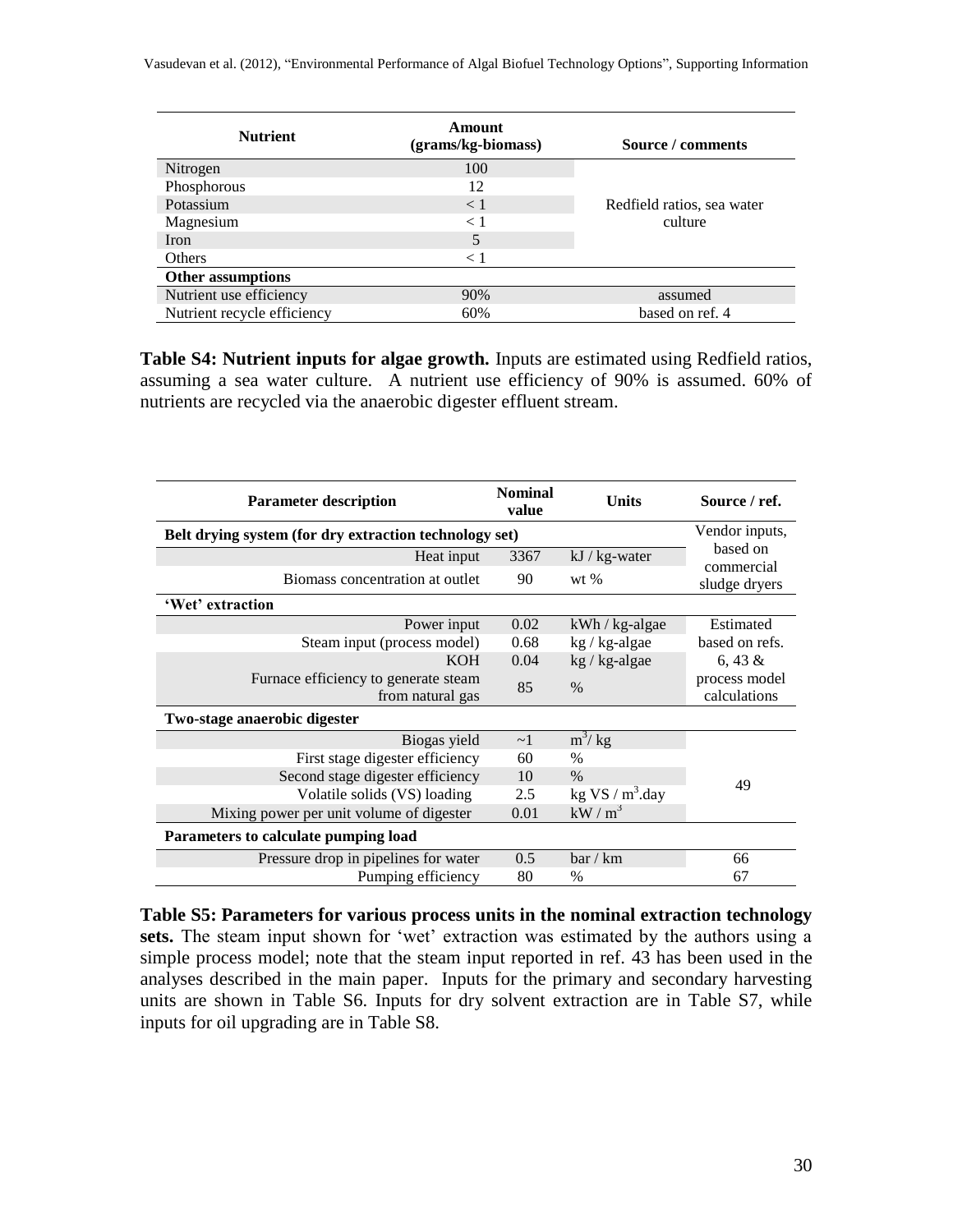| <b>Parameter description</b>                     | <b>Nominal value</b> | Units    |
|--------------------------------------------------|----------------------|----------|
| <b>Dissolved air flotation</b>                   |                      |          |
| Capacity                                         | 1249                 | $m^3/hr$ |
| Biomass concentration at<br>outlet (float)       | 2.25                 | $wt$ %   |
| Biomass concentration in<br>recycle (effluent)   | 15                   | mg/L     |
| Flocculent input                                 | 5                    | ppm      |
| Power for one DAF                                | 132                  | kW       |
| Decanter centrifuge                              |                      |          |
| Capacity                                         | 227                  | $m^3/hr$ |
| Biomass concentration at<br>outlet (concentrate) | 12                   | $wt$ %   |
| Biomass recovery efficiency                      | 95                   | $\%$     |
| Power for one centrifuge.                        | 317                  | kW       |

**Table S6: Operating variables and power requirements for harvesting (dewatering) units.** Data based on vendor inputs. Data shown in the table are for one process unit. Based on the flow rates that need to be handled, more than one harvesting unit may be required and would operate in parallel. Power inputs to pump liquid streams from and to the harvesting units are considered separately.

| <b>Parameter description</b> | <b>Nominal value</b> | Units          |
|------------------------------|----------------------|----------------|
| Total energy input           | 4612                 | $kJ / kg$ -oil |
| Power input                  |                      | $\%$           |
| Natural gas input            | 84                   | $\%$           |
| Hexane input                 |                      | $\%$           |

**Table S7: Dry solvent extraction energy and material inputs.** Data based on solvent extraction process used for soy oil recovery, but adapted for recovery of oil from algae biomass. $24,41$  $24,41$ 

| <b>Parameter description</b> | <b>Nominal value</b> | Units              |
|------------------------------|----------------------|--------------------|
| Hydrogen input               | 2.72                 | $kg/100$ kg feed   |
| Power input                  | 5.15                 | kWh / 100 kg feed  |
| Natural gas input            | 195                  | $kJ / kg$ -diesel  |
| Fuel gas produced            | 5.02                 | $kg / 100 kg$ feed |
| Yield of diesel              | 85.18                | $kg / 100 kg$ feed |

**Table S8: Algal oil (TAGs) hydroprocessing inputs.** Data are based on soy oil hydroprocessing. We have assumed that the hydroprocessing of algal oil TAGs is equivalent to soy oil hydroprocessing.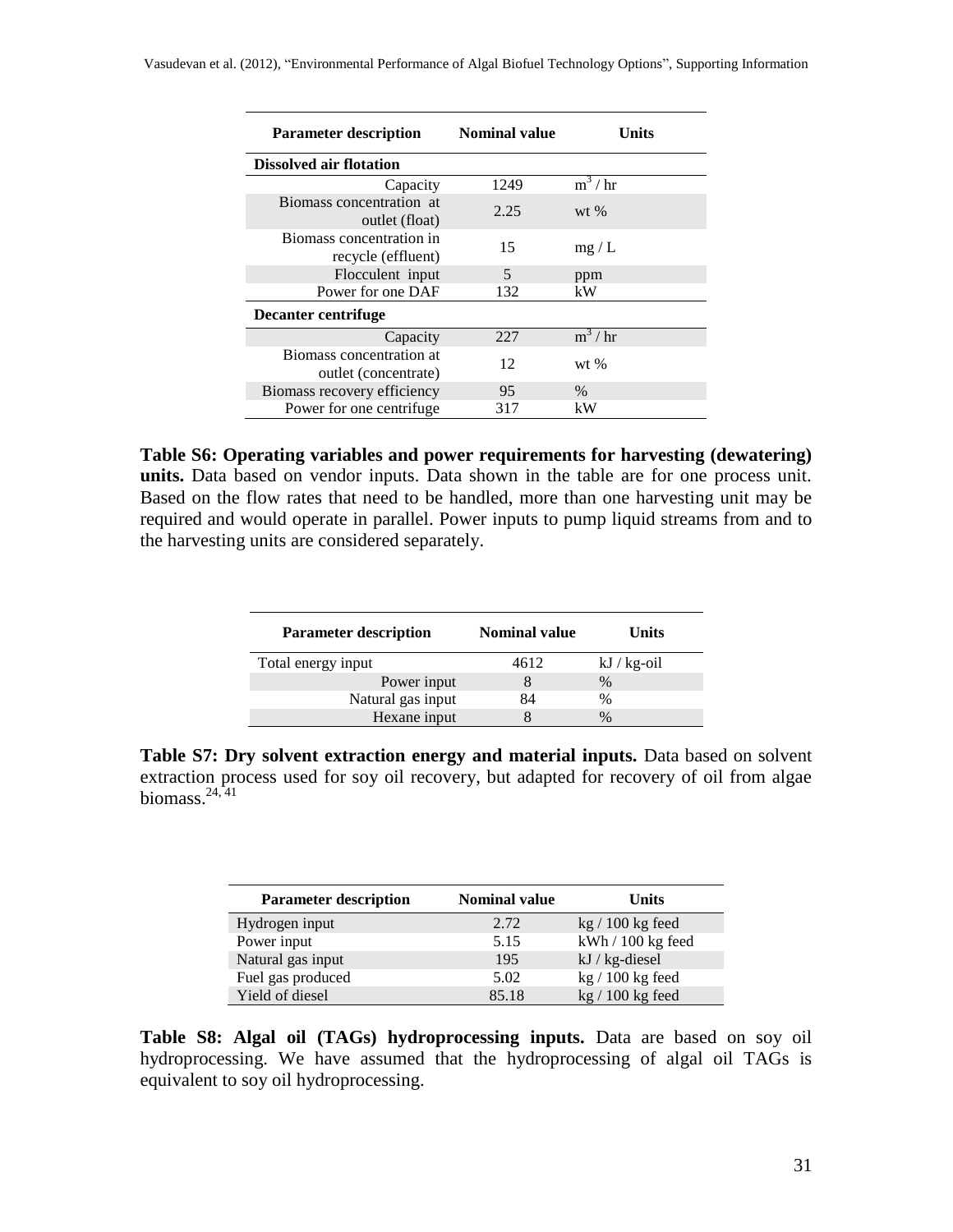| <b>Parameter description</b>                       | <b>Nominal value</b> | Units        |
|----------------------------------------------------|----------------------|--------------|
| Residual biomass composition                       |                      |              |
| Lipid                                              | 133                  | g/kg         |
| Carbohydrates                                      | 267                  | g/kg         |
| Protein                                            | 600                  | g/kg         |
| Residual biomass productivity                      | 15                   | $g/m^2$ /day |
| Secreted oil productivity                          | 5                    | $g/m^2$ /day |
| Steady state biomass concentration<br>in the ponds | 225                  | ppm          |
| Pond detention time (calculated)                   | 4.6                  | days         |
| Oil/(oil+water) volume ratio                       | 0.09                 |              |

**Table S9: Selected inputs and assumptions in the nominal secretion technology set.** Productivity parameters chosen to be roughly equivalent to the nominal extraction technology set.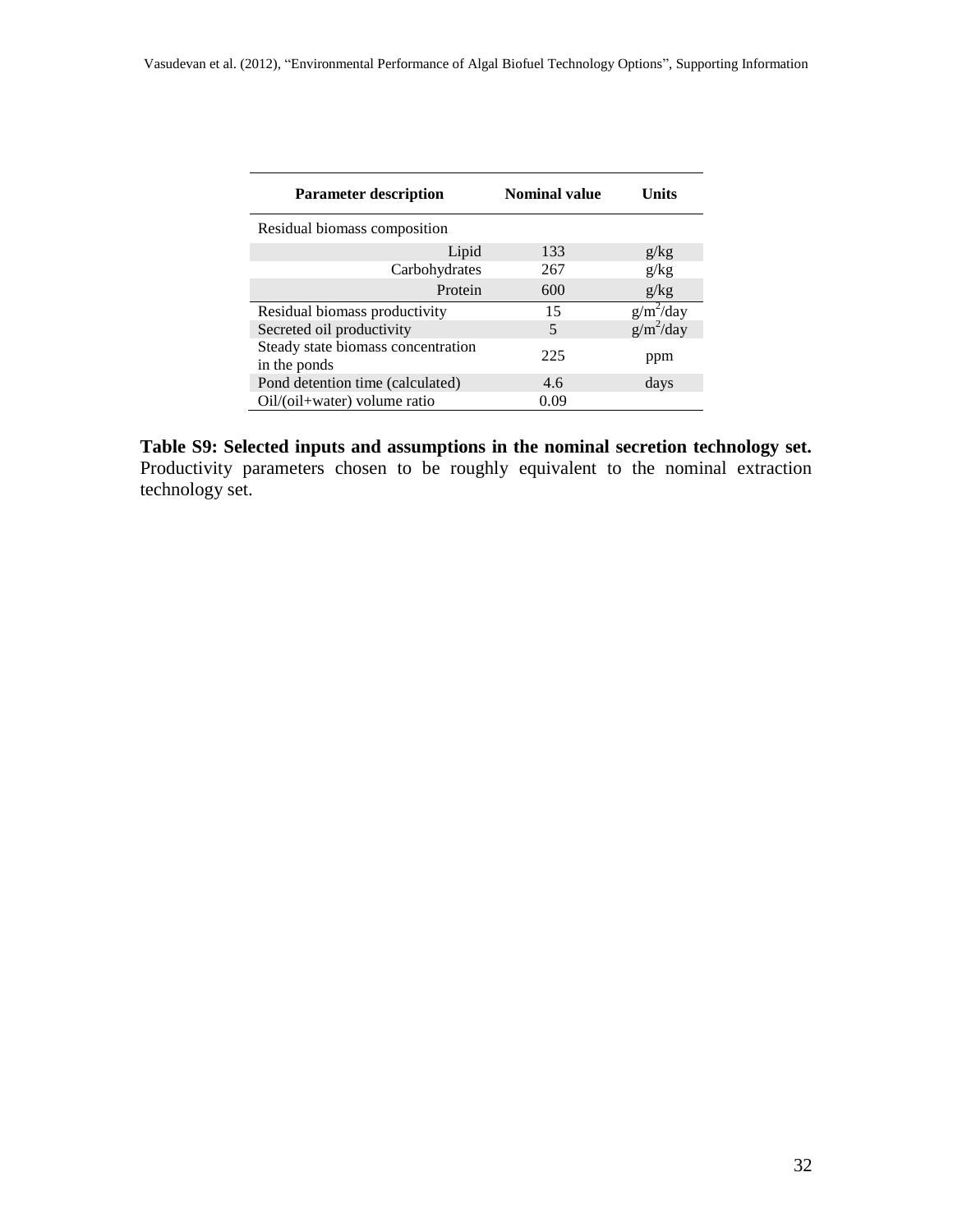|                                                               | Low-Impact                                   | Nominal                 | <b>High-Impact</b>      |
|---------------------------------------------------------------|----------------------------------------------|-------------------------|-------------------------|
| <b>Scenario Options</b>                                       |                                              |                         |                         |
| Make-up (from power plant) and<br>recycle CO <sub>2</sub>     | Flue gas (with limited<br>heat integration)  | Flue gas                | Pure                    |
| Make-up water                                                 | Municipal waste water<br>with nutrient value | <b>Brackish</b>         | <b>Brackish</b>         |
| Nitrogen nutrient type                                        | Ammonia                                      | U.S. Average            | Ammonium nitrate        |
| <b>Primary harvesting</b>                                     | Clarifiers                                   | Dissolved air flotation | Dissolved air flotation |
| Secondary harvesting                                          | Disc centrifuge                              | Decanter centrifuge     | Decanter centrifuge     |
| Digester sludge disposition                                   | Soil conditioner with<br>fertilizer value    | Waste                   | Waste                   |
| <b>Parameter Options</b>                                      |                                              |                         |                         |
| Secreted oil productivity (g/m <sup>2</sup> /day)             | 19.2                                         | 5                       | 2.25                    |
| <b>Residual biomass productivity</b><br>$(q/m^2/day)$         | 2.5                                          | 15                      | 12.75                   |
| Steady state residual biomass<br>concentration in ponds (ppm) | 200                                          | 225                     | 200                     |
| Pond mixing efficiency (%)                                    | 60                                           | 42                      | 42                      |
| Nutrient inputs (g/kg-residual biomass)                       | ÷ 1.5                                        | N: 154, P: 18, Fe: 8    | $\times 1.5$            |

**Table S10: Key assumptions in low-impact, nominal, and high-impact cases for secretion.** The following are true for all cases: algae are grown in saline, paddlewheel mixed open raceway ponds; residual biomass is digested to form biogas for conversion to power; nutrient recycle efficiency fixed at 60% and nutrient utilization efficiency of 90% was assumed. Brackish make-up water transport was 8 km with pipeline pressure drop for liquids of 0.5 bar/km. Pond operation is the same in the nominal and high-impact cases, (i.e., fixed detention time for biomass in the ponds, ~4.6 days). In the low-impact case, a longer detention time was assumed,  $\sim$ 22.3 days, for the residual biomass harvested from the pond-system. Data inputs and operating parameters for the harvesting units chosen for the low-impact case are shown in Table S11**.**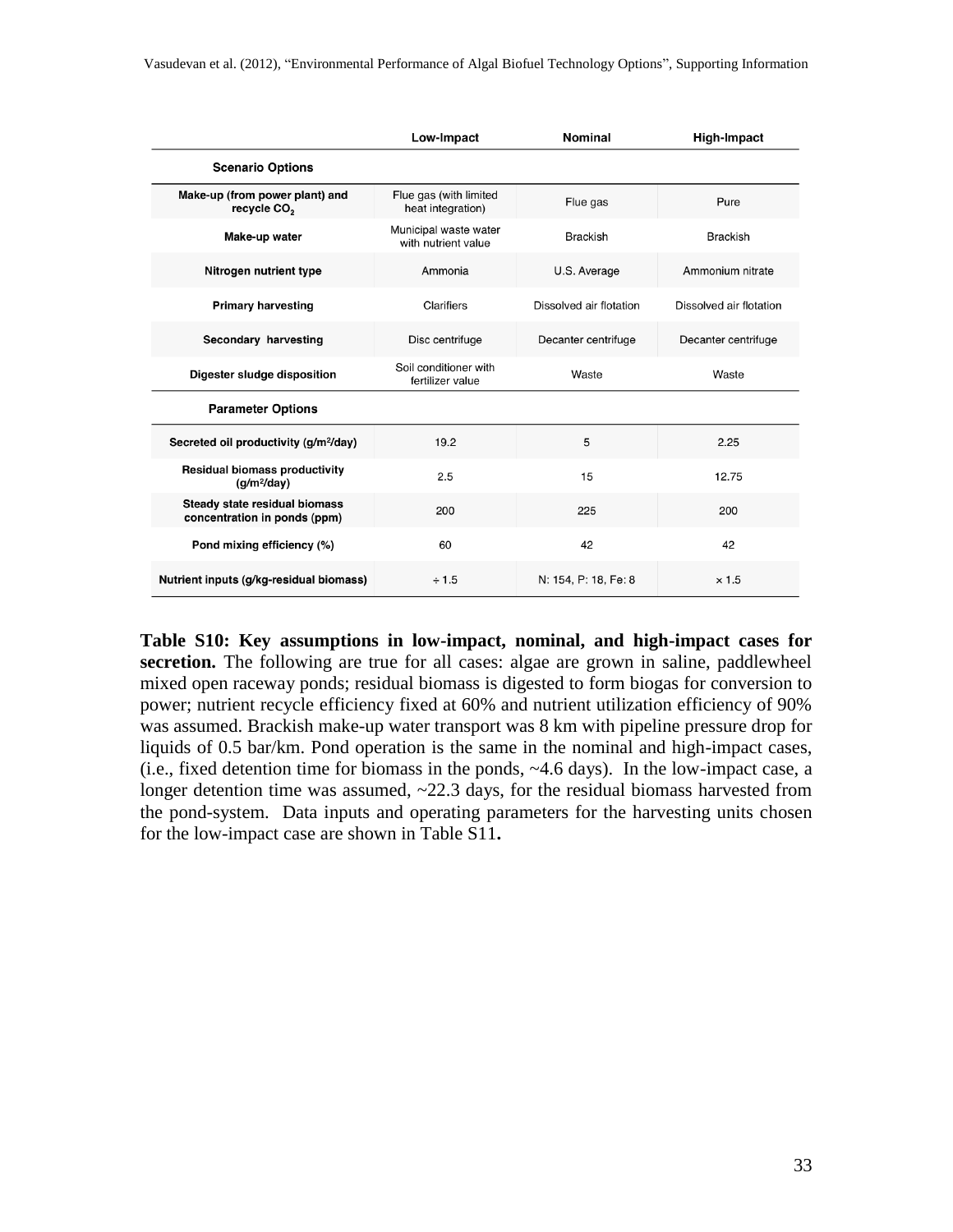| <b>Parameter description</b>                      | <b>Nominal value</b> | Units          |
|---------------------------------------------------|----------------------|----------------|
| <b>Clarifier</b>                                  |                      |                |
| Overflow rate                                     | 18                   | $m^3/m^2$ .day |
| Depth of clarifier                                | 4                    | m              |
| Clarifier volume                                  | 3900                 | m <sup>3</sup> |
| Biomass concentration in<br>clarifier concentrate | 2.25                 | wt $%$         |
| Biomass concentration in<br>clarifier effluent    | 15                   | mg/L           |
| Clarifier rake drive                              | 0.4                  | kW             |
| Disc centrifuge                                   |                      |                |
| Capacity                                          | 91                   | $m^3/hr$       |
| Biomass concentration at<br>outlet (concentrate)  | 18                   | $wt\%$         |
| Biomass recovery efficiency                       | 95                   | $\%$           |
| Power for one centrifuge.                         | 52                   | kW             |

**Table S11: Harvesting (dewatering) units used in the low-impact secretion and extraction cases: operating and design variables and power requirements.** Note that the data shown in the table are for one harvesting unit. Based on the flow rates that need to be handled, more than one harvesting unit may be required and would operate in parallel. Data are based on vendor inputs, the collective engineering judgment of the authors and refs.  $3 \& 49$  $3 \& 49$  for the clarifier. Power inputs to pump liquid streams from and to the harvesting units are considered separately. As described in the main paper, the effluent biomass concentration from the centrifuge can have a significant indirect impact on the drying energy requirement and therefore, GHG, in the dry extraction case. A disc centrifuge was used in the low-impact cases as data was readily available – using a decanter centrifuge with a higher effluent solids wt% would have a similar impact on GHG.